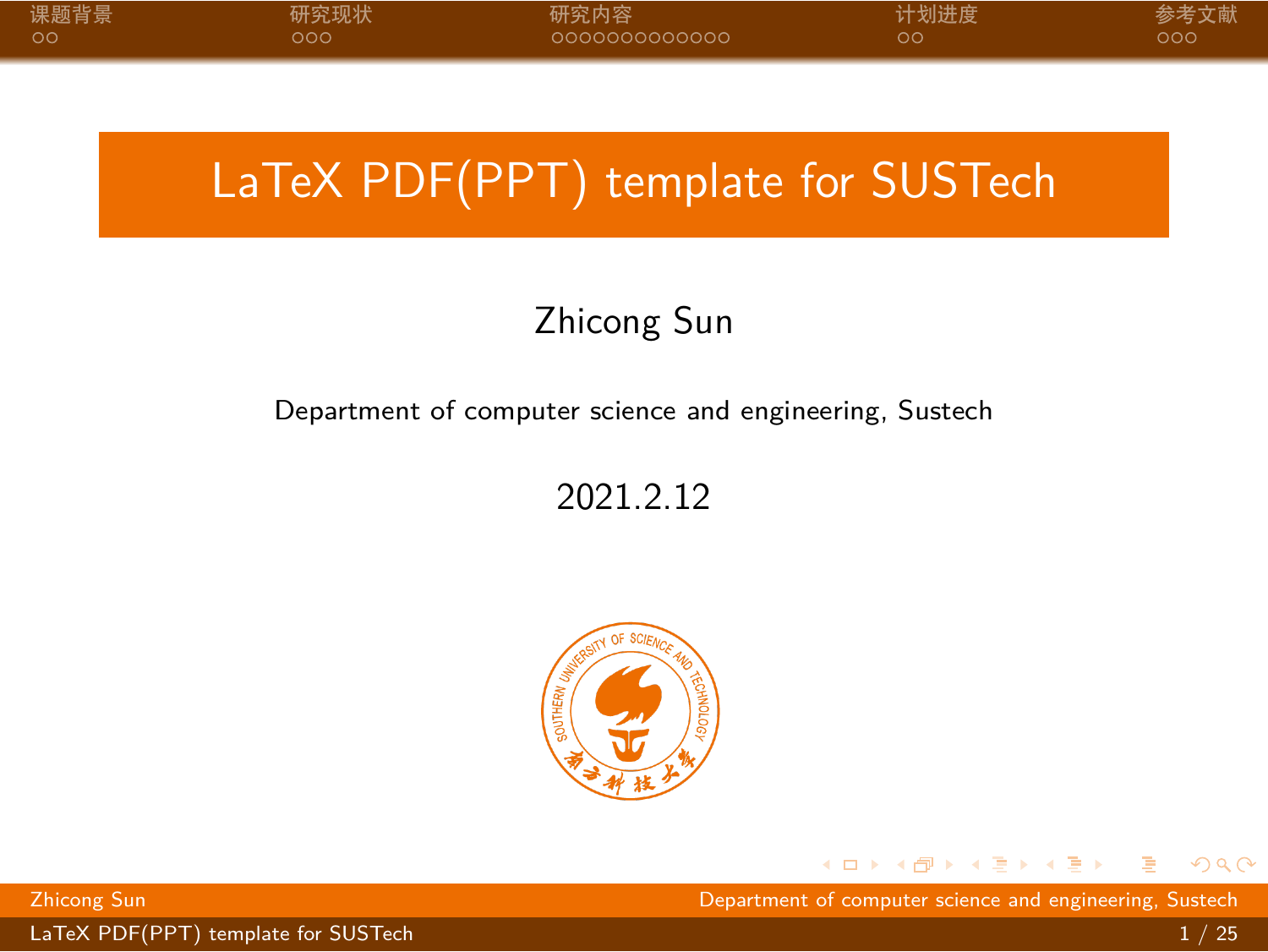<span id="page-1-0"></span>

| 课题背景 | 研究现状 | 研究内容          | 计划进度 | 参考文献 |
|------|------|---------------|------|------|
| - ററ | റററ  | 0000000000000 | oс   | ാറെ  |

1 [课题背景](#page-2-0)



3 [研究内容](#page-10-0)

4 [计划进度](#page-24-0)

5 [参考文献](#page-26-0)

. [.](#page-0-0) . [.](#page-2-0) . [.](#page-0-0) . [.](#page-1-0) . [.](#page-1-0) . [.](#page-2-0) . [.](#page-0-0) . [.](#page-0-0) . [.](#page-1-0) . [.](#page-2-0) . . . [.](#page-0-0) . [.](#page-0-0) . [.](#page-1-0) . [.](#page-0-0) . [.](#page-28-0)  $2Q$ 

[LaTeX PDF\(PPT\) template for SUSTech](#page-0-0) 2 / 25

Zhicong Sun Department of computer science and engineering, Sustech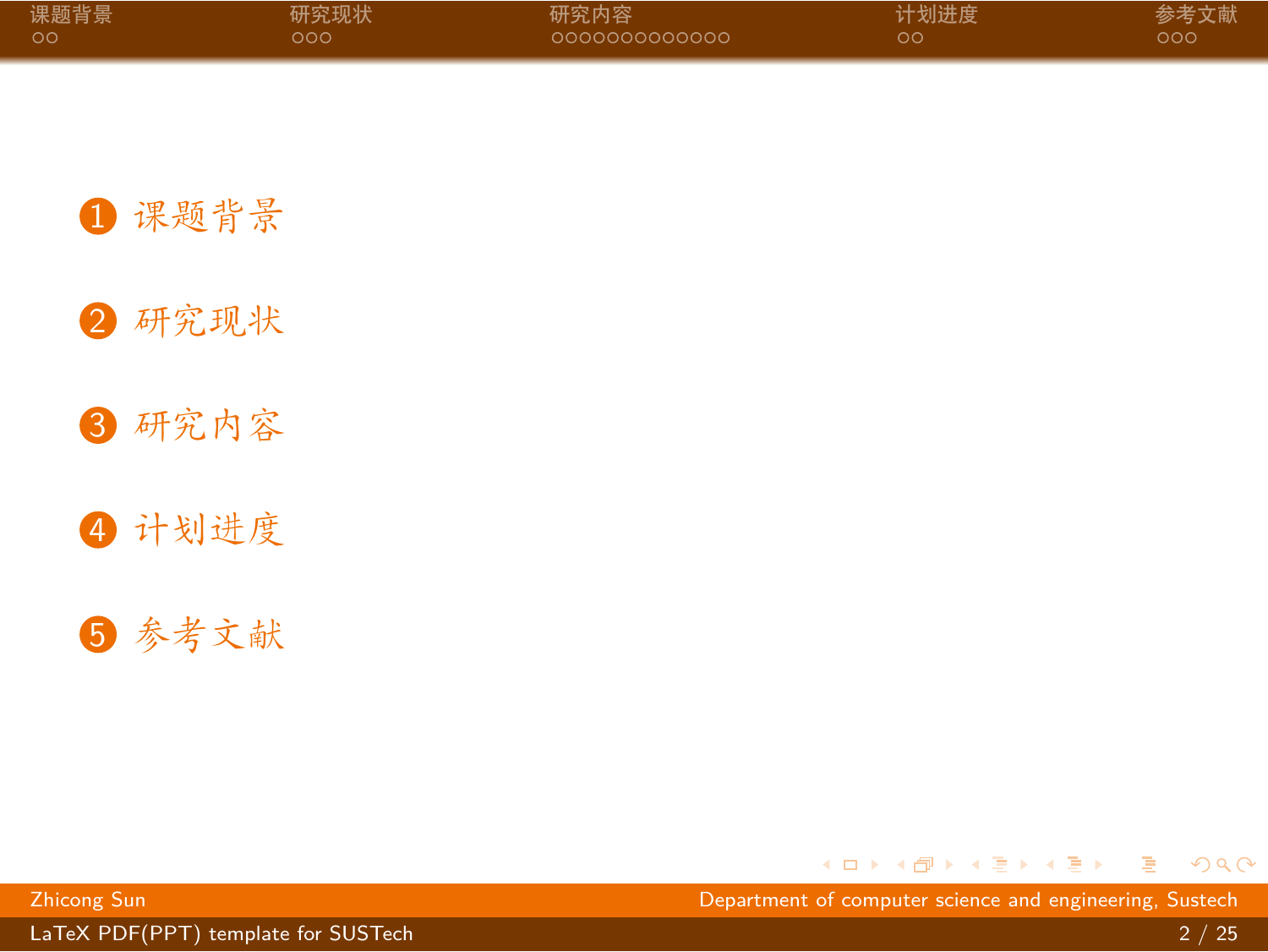<span id="page-2-0"></span>

| 课题背景 | 研究现状 | 研究内容          | 计划进度 | 参考文献 |
|------|------|---------------|------|------|
| ം    | ೦೦೦  | 0000000000000 | ററ   | റററ  |

1 [课题背景](#page-2-0)

. [.](#page-1-0) . [.](#page-3-0) . [.](#page-1-0) . [.](#page-2-0) . [.](#page-2-0) . [.](#page-3-0) . [.](#page-1-0) . [.](#page-2-0) . [.](#page-6-0) . [.](#page-7-0) . . . [.](#page-1-0) . [.](#page-2-0) . [.](#page-6-0) . [.](#page-0-0) . [.](#page-28-0)  $2Q$ 

[LaTeX PDF\(PPT\) template for SUSTech](#page-0-0) 3 / 25  $\frac{1}{3}$  / 25

Zhicong Sun Department of computer science and engineering, Sustech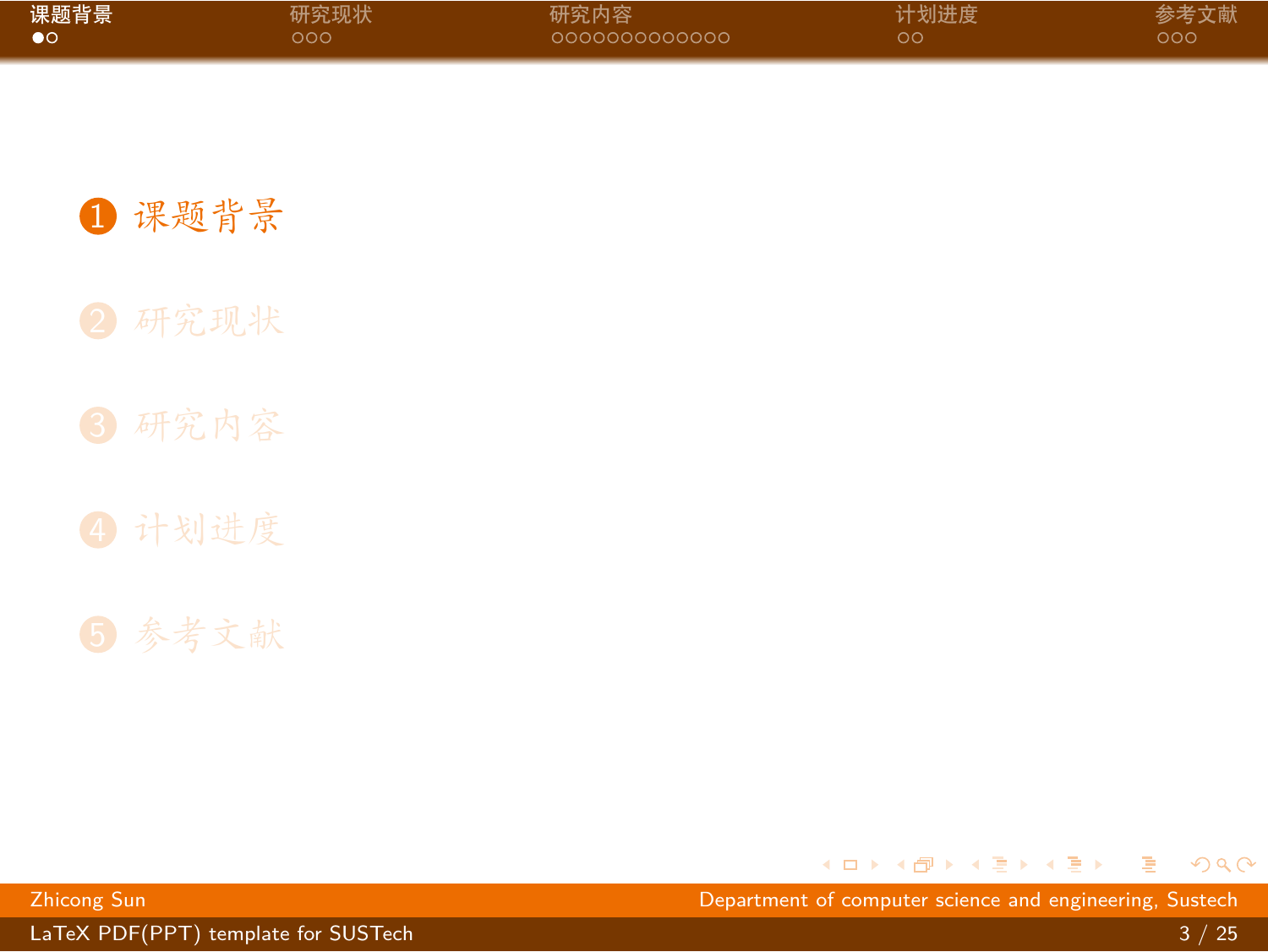<span id="page-3-0"></span>

| 课题背景            | 研究现状             | 研究内容          | 计划进度 | 参考文献 |
|-----------------|------------------|---------------|------|------|
| $\circ \bullet$ | റററ              | COQOQQQQQQQQQ | ററ   | ລດດ  |
|                 | 【用 Beamer 很高大上?】 |               |      |      |

### • 大家都会 LATEX, 好多学校都有自己的 Beamer 主题

. [.](#page-2-0) . [.](#page-4-0) . [.](#page-2-0) . [.](#page-3-0) . [.](#page-6-0) . [.](#page-7-0) . [.](#page-1-0) . [.](#page-2-0) . [.](#page-6-0) . [.](#page-7-0) . . . [.](#page-1-0) . [.](#page-2-0) . [.](#page-6-0) . [.](#page-0-0)  $\equiv$  990

Zhicong Sun Department of computer science and engineering, Sustech

[LaTeX PDF\(PPT\) template for SUSTech](#page-0-0) 4 / 25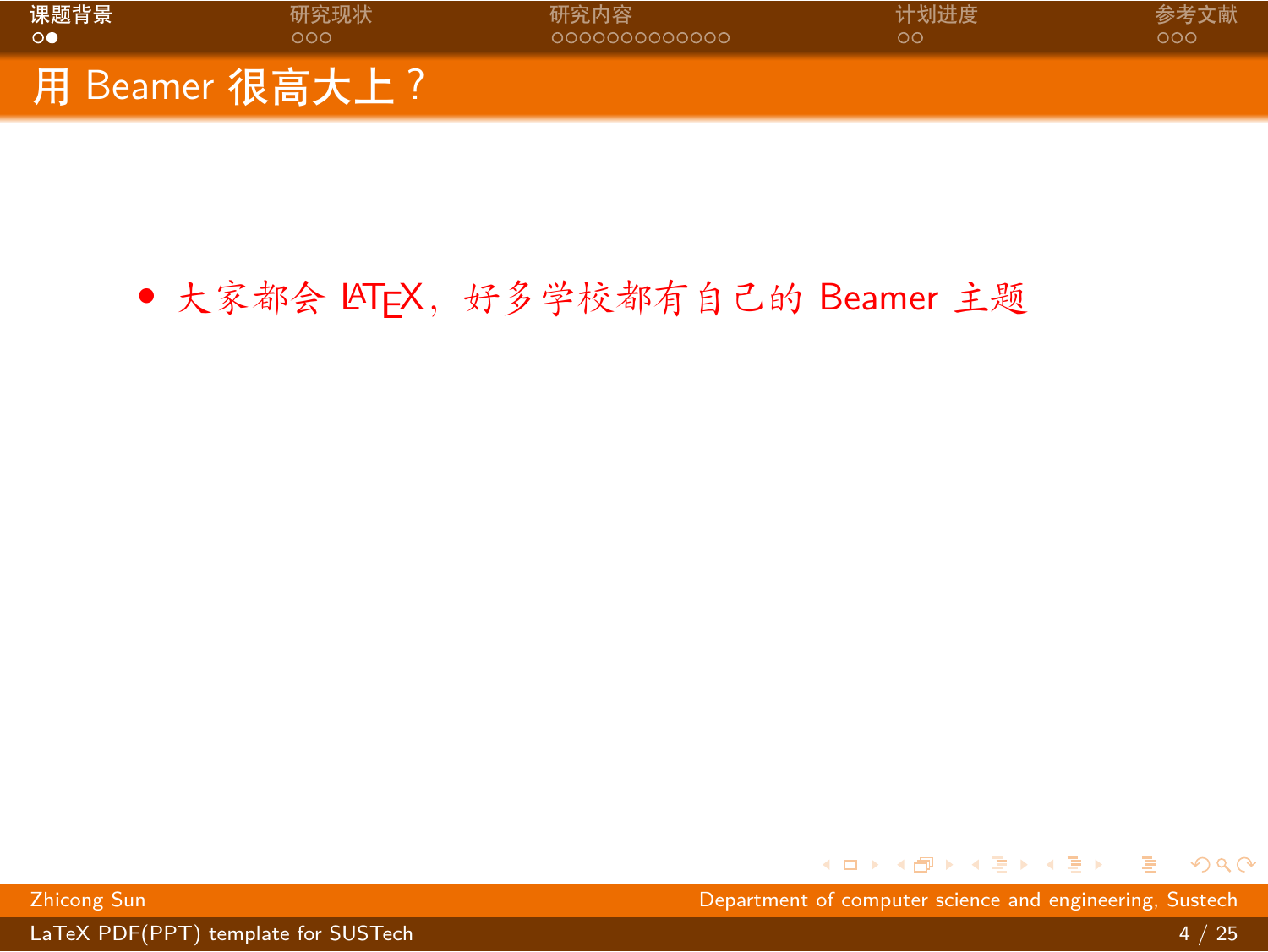<span id="page-4-0"></span>

- *•* 大家都会 LATEX,好多学校都有自己的 Beamer 主题
- *•* 中文支持请选择 XeLATEX 编译选项

. [.](#page-3-0) . [.](#page-5-0) . [.](#page-2-0) . [.](#page-3-0) . [.](#page-6-0) . [.](#page-7-0) . [.](#page-1-0) . [.](#page-2-0) . [.](#page-6-0) . [.](#page-7-0) . . . [.](#page-1-0) . [.](#page-2-0) . [.](#page-6-0) . [.](#page-0-0) Zhicong Sun Department of computer science and engineering, Sustech

[LaTeX PDF\(PPT\) template for SUSTech](#page-0-0) 4 / 25

 $\equiv$  990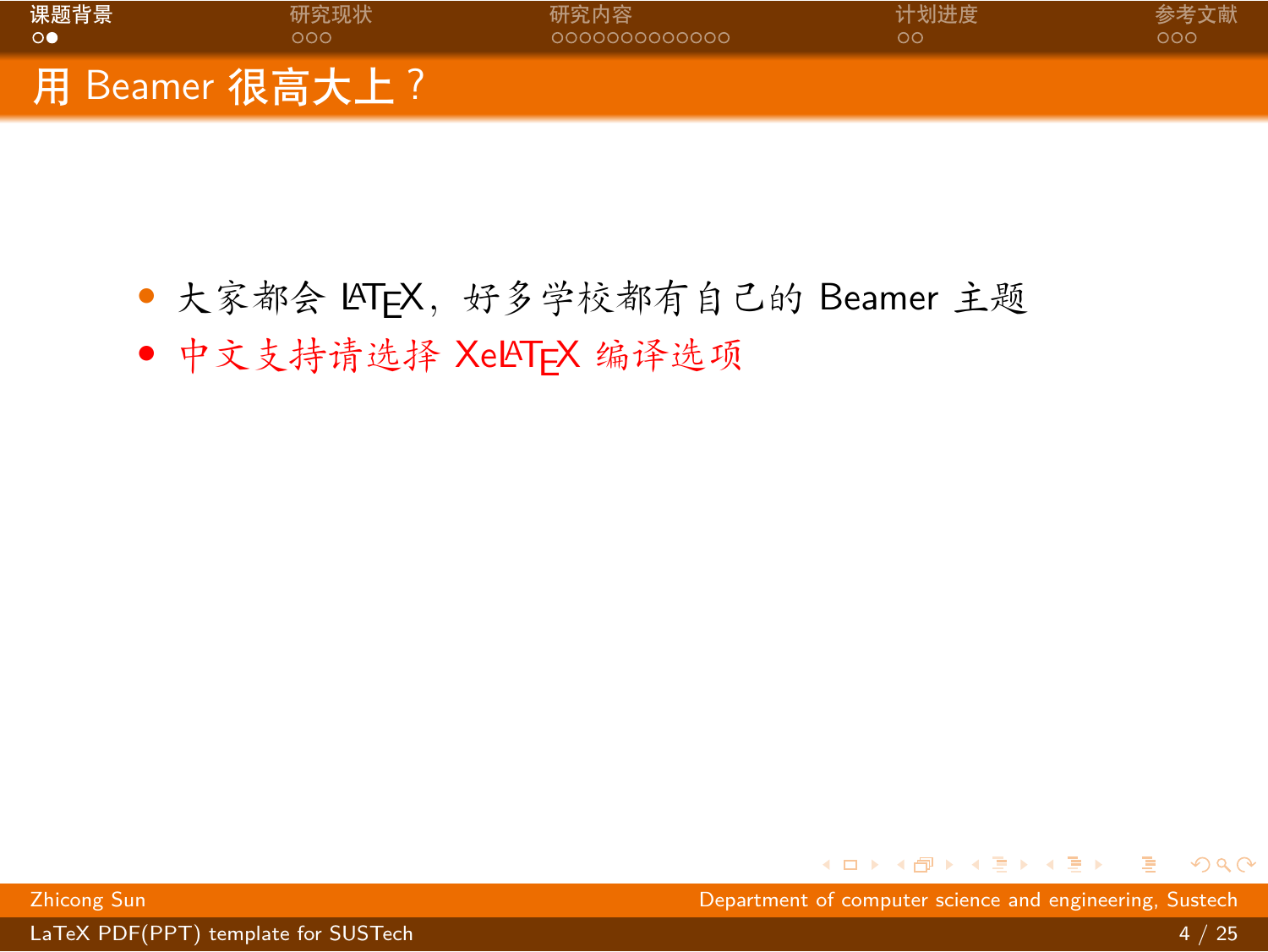<span id="page-5-0"></span>

- *•* 大家都会 LATEX,好多学校都有自己的 Beamer 主题
- *•* 中文支持请选择 XeLATEX 编译选项
- *•* Overleaf 项目地址位于 [https://www.overleaf.com/](https://www.overleaf.com/latex/templates/thu-beamer-theme/vwnqmzndvwyb) [latex/templates/thu-beamer-theme/vwnqmzndvwyb](https://www.overleaf.com/latex/templates/thu-beamer-theme/vwnqmzndvwyb),可 以直接使用

. [.](#page-4-0) . [.](#page-6-0) . [.](#page-2-0) . [.](#page-3-0) . [.](#page-6-0) . [.](#page-7-0) . [.](#page-1-0) . [.](#page-2-0) . [.](#page-6-0) . [.](#page-7-0) . . . [.](#page-1-0) . [.](#page-2-0) . [.](#page-6-0) . [.](#page-0-0) Zhicong Sun Department of computer science and engineering, Sustech

 $2Q$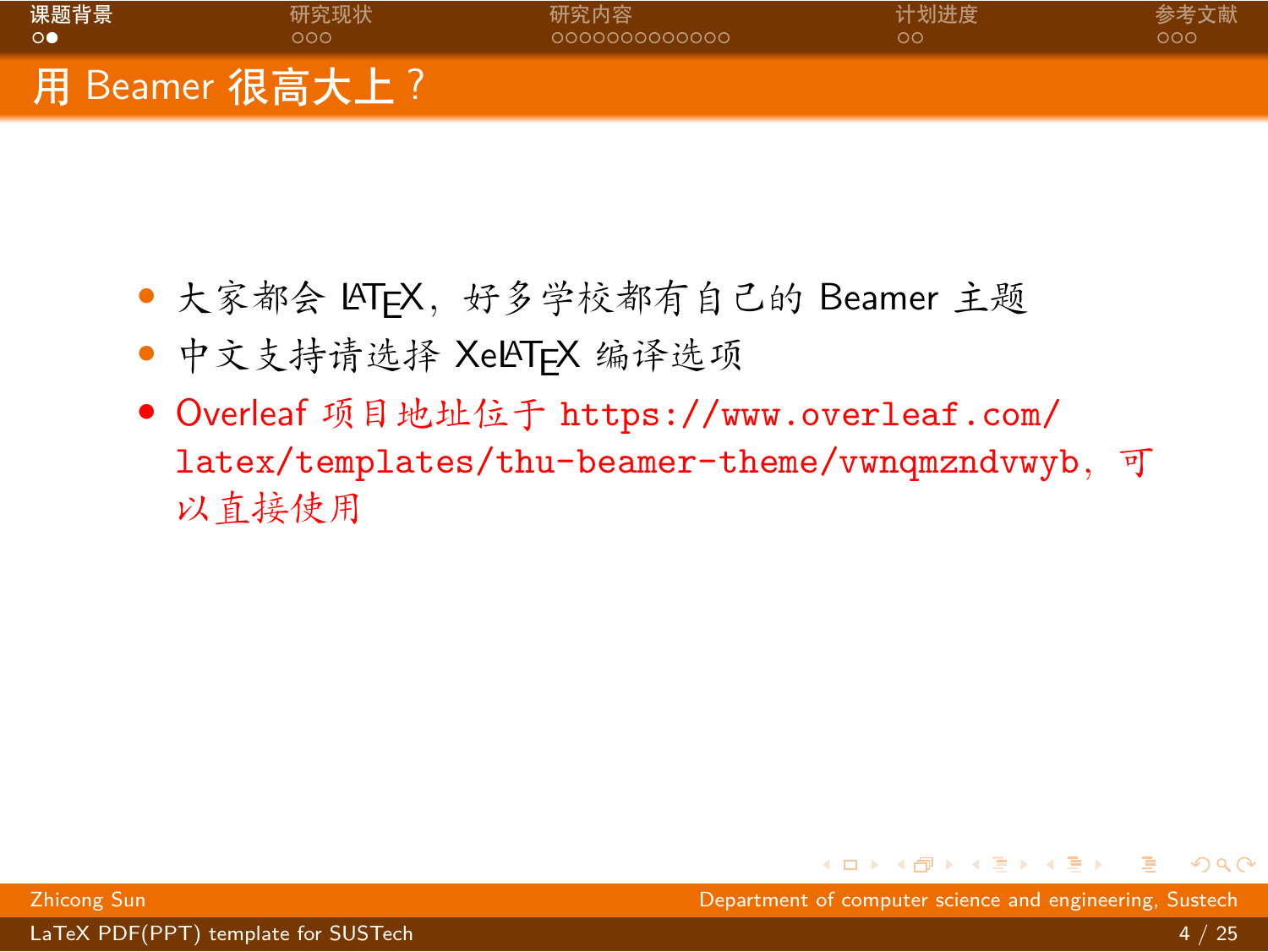<span id="page-6-0"></span>

- 大家都会 LATFX, 好多学校都有自己的 Beamer 主题
- *•* 中文支持请选择 XeLATEX 编译选项
- *•* Overleaf 项目地址位于 [https://www.overleaf.com/](https://www.overleaf.com/latex/templates/thu-beamer-theme/vwnqmzndvwyb) [latex/templates/thu-beamer-theme/vwnqmzndvwyb](https://www.overleaf.com/latex/templates/thu-beamer-theme/vwnqmzndvwyb),可 以直接使用
- *•* GitHub 项目地址位于

<https://github.com/Trinkle23897/THU-Beamer-Theme>, 如果有 bug 或者 feature request 可以去里面提 issue

 $\overline{\Omega}$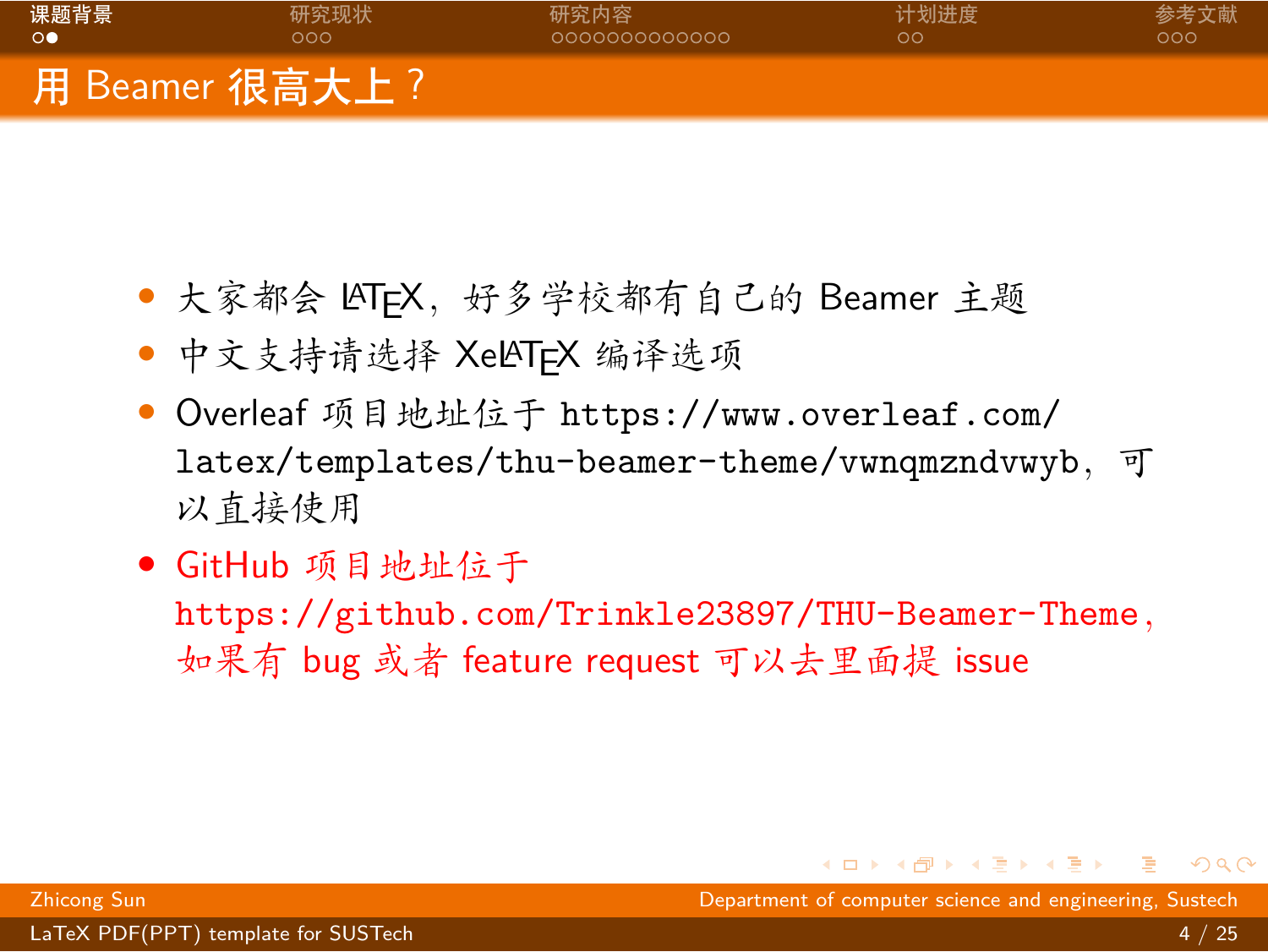<span id="page-7-0"></span>

| 课题背景 | 研究现状 | 研究内容           | 计划进度 | 参考文献 |
|------|------|----------------|------|------|
| - ററ | юo   | -0000000000000 | OС   | റററ  |



Beamer [主题分类](#page-8-0)



### 5 [参考文献](#page-26-0)

. [.](#page-6-0) . [.](#page-8-0) . [.](#page-6-0) . [.](#page-7-0) . [.](#page-7-0) . [.](#page-8-0) . [.](#page-6-0) . [.](#page-7-0) . [.](#page-7-0) . [.](#page-8-0) . . . [.](#page-6-0) . [.](#page-7-0) . [.](#page-9-0) . [.](#page-0-0) . [.](#page-28-0)  $2Q$ 

[LaTeX PDF\(PPT\) template for SUSTech](#page-0-0) 5 / 25 / 25 / 25 / 25 / 26 / 26 / 27 / 28 / 29 / 29 / 29 / 29 / 29 / 29 / 2

Zhicong Sun Department of computer science and engineering, Sustech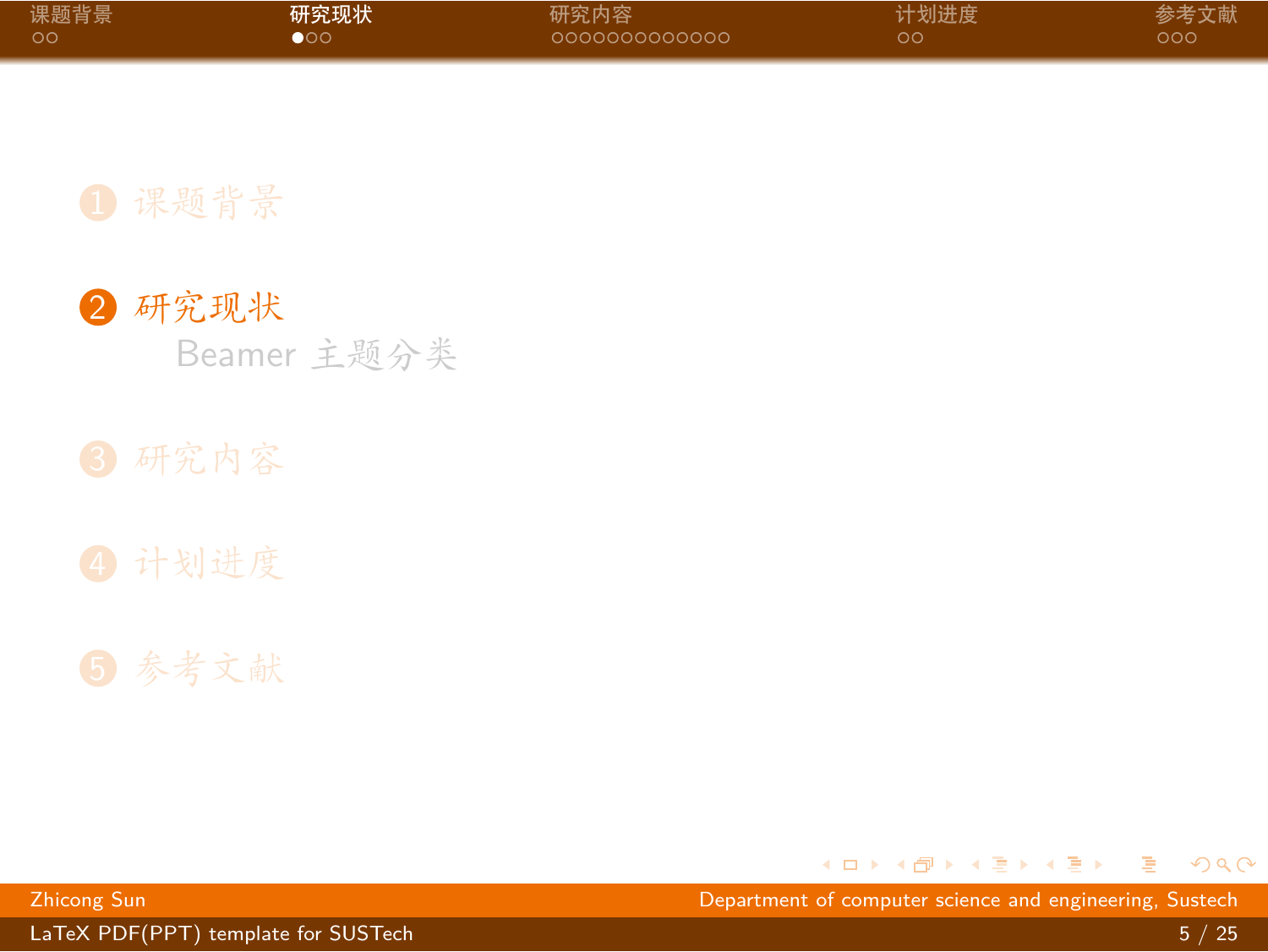<span id="page-8-0"></span>

| 课题背景 | 研究现状 | 研究内容          | 计划进度 | 参考文献 |
|------|------|---------------|------|------|
| - ററ | ി≙∩  | 0000000000000 | OO.  | ഥററ  |





### 5 [参考文献](#page-26-0)

. [.](#page-7-0) . [.](#page-9-0) . [.](#page-7-0) . [.](#page-8-0) . [.](#page-8-0) . [.](#page-9-0) . [.](#page-7-0) . [.](#page-8-0) . [.](#page-9-0) . [.](#page-10-0) . . . [.](#page-6-0) . [.](#page-7-0) . [.](#page-9-0) . [.](#page-0-0) Zhicong Sun Department of computer science and engineering, Sustech

[LaTeX PDF\(PPT\) template for SUSTech](#page-0-0) 6 / 25

 $2Q$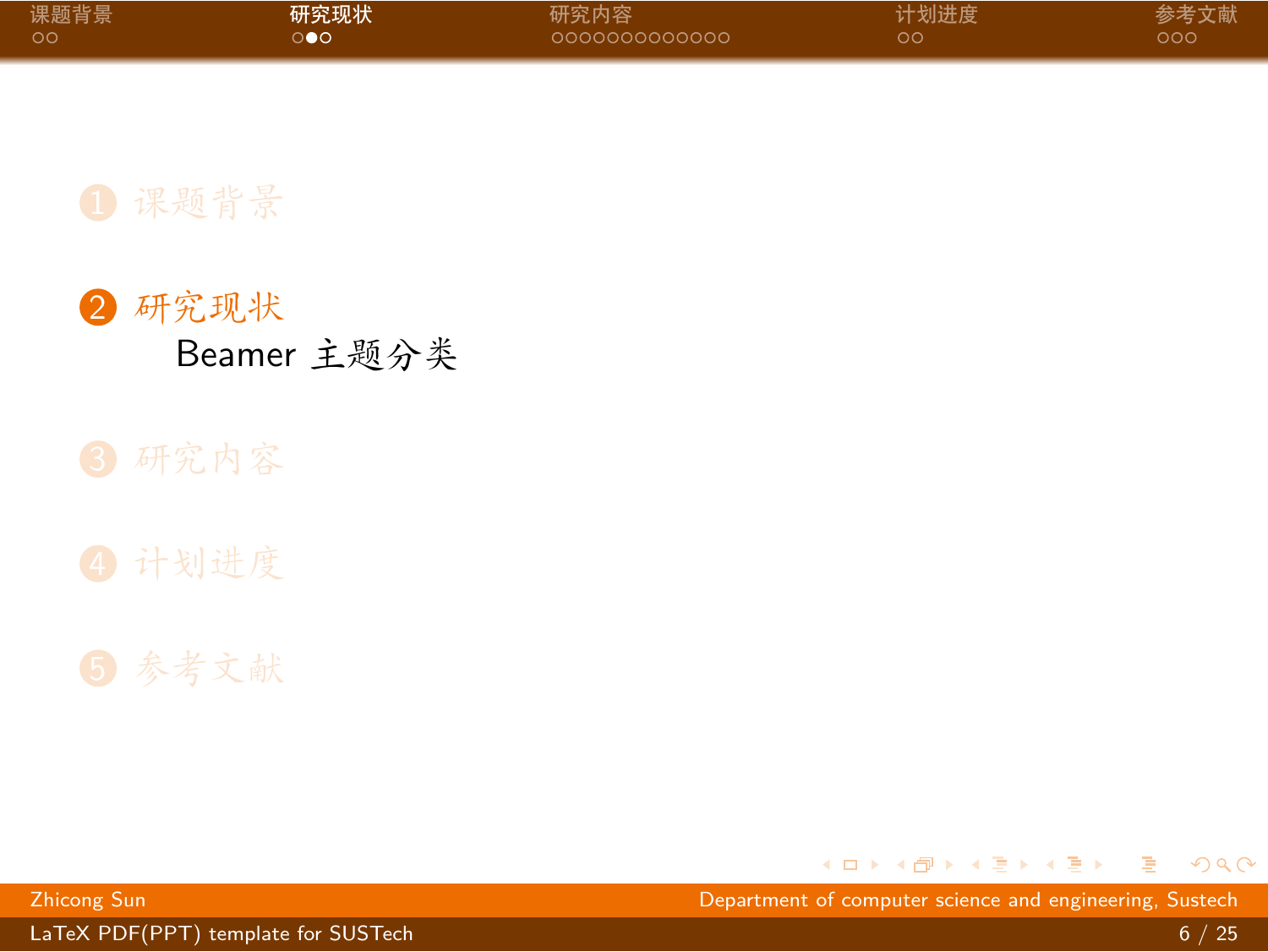<span id="page-9-0"></span>

| 课题背景 | 研究现状 | 研究内容          | 计划进度 | 参考文献 |
|------|------|---------------|------|------|
| ം ററ | ാറല  | 0000000000000 | ററ   | റററ  |

- *•* 有一些 LATEX 自带的
- *•* 有一些 Tsinghua 的
- *•* 本模板来源自 <https://www.latexstudio.net/archives/4051.html>
- *•* 但是最初的 [link](http://far.tooold.cn/post/latex/beamertsinghua) [\[unk15\]](#page-27-0) 已经失效了
- *•* 这是我在 16-17 年做的一些 ppt:[戳我](https://github.com/Trinkle23897/oi_slides)

Zhicong Sun Department of computer science and engineering, Sustech

. [.](#page-8-0) . [.](#page-10-0) . [.](#page-8-0) . [.](#page-9-0) . [.](#page-9-0) . [.](#page-10-0) . [.](#page-7-0) . [.](#page-8-0) . [.](#page-9-0) . [.](#page-10-0) . . . [.](#page-6-0) . [.](#page-7-0) . [.](#page-9-0) . [.](#page-0-0) . [.](#page-28-0) . . . . . . .

[LaTeX PDF\(PPT\) template for SUSTech](#page-0-0) 7 / 25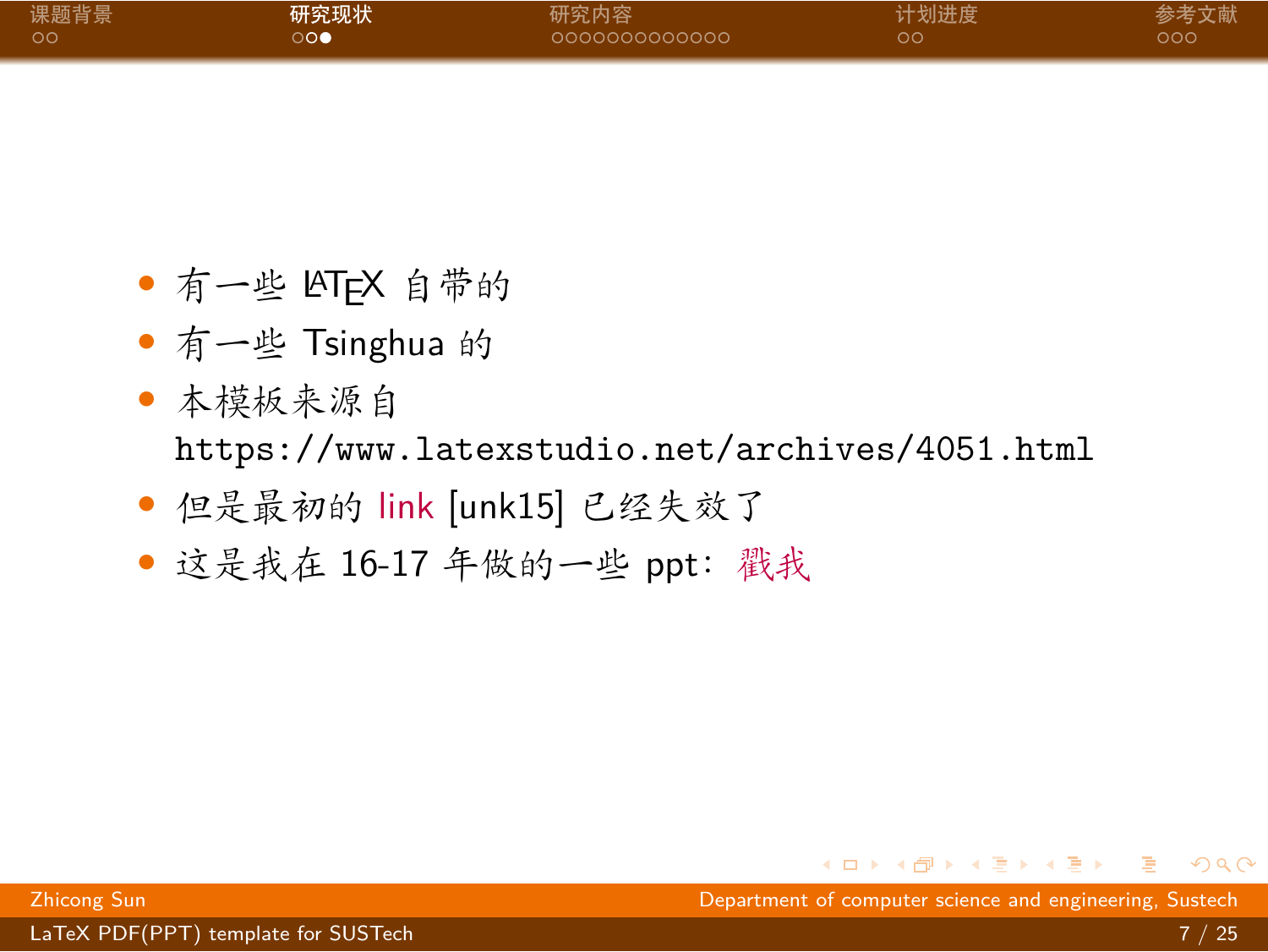<span id="page-10-0"></span>

| 课题背景 | 研究现状 | 研究内容                   | 计划进度 | 参考文献 |
|------|------|------------------------|------|------|
| - ററ | റററ  | $\bullet$ 000000000000 | ററ   | റററ  |

3 [研究内容](#page-10-0) [美化主题](#page-11-0) [如何更好地做](#page-13-0) Beamer



. [.](#page-9-0) . [.](#page-11-0) . [.](#page-9-0) . [.](#page-10-0) . [.](#page-10-0) . [.](#page-11-0) . [.](#page-9-0) . [.](#page-10-0) . [.](#page-10-0) . [.](#page-11-0) . . . [.](#page-9-0) . [.](#page-10-0) . [.](#page-23-0) . [.](#page-0-0) Zhicong Sun Department of computer science and engineering, Sustech

[LaTeX PDF\(PPT\) template for SUSTech](#page-0-0) 8 / 25 and 2008 and 2008 and 2008 and 2008 and 2008 and 2008 and 2008 and 20

 $2Q$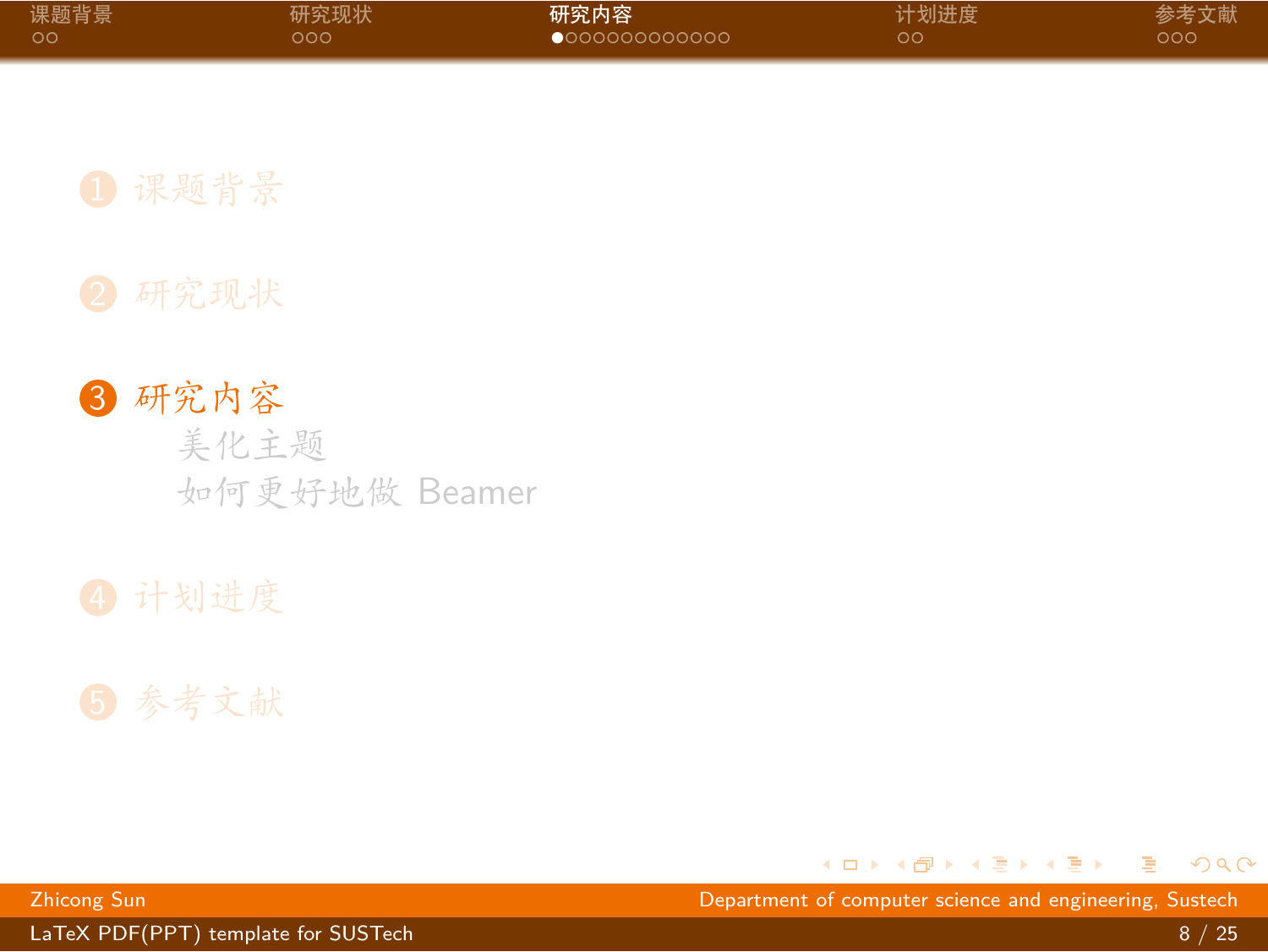<span id="page-11-0"></span>

| 课题背景 | 研究现状 | 研究内容          | 计划进度 | 参考文献 |
|------|------|---------------|------|------|
| - ററ | 000  | O●OOOOOOOOOOO | ററ   | ഥററ  |

3 [研究内容](#page-10-0) [美化主题](#page-11-0) [如何更好地做](#page-13-0) Beamer



 $\Box \rightarrow \neg \left( \frac{\partial}{\partial \theta} \right) \rightarrow \neg \left( \frac{\partial}{\partial \theta} \right) \rightarrow \neg \left( \frac{\partial}{\partial \theta} \right)$ Zhicong Sun Department of computer science and engineering, Sustech

[LaTeX PDF\(PPT\) template for SUSTech](#page-0-0) 9 / 25

 $2Q$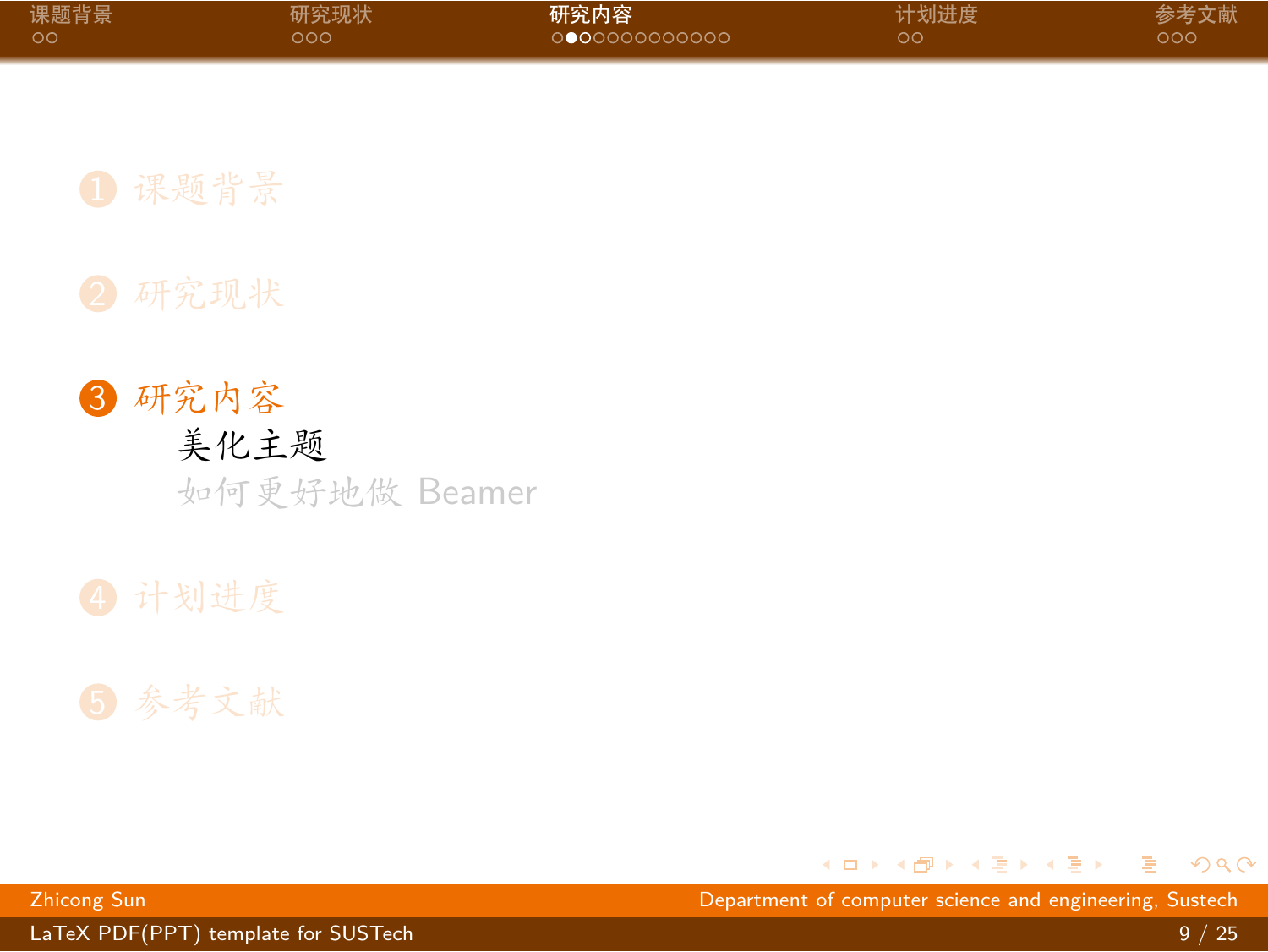<span id="page-12-0"></span>

- *•* 顶栏的小点变成一行而不是多行
- *•* 中文采用楷书
- *•* 剩下我改了啥我也忘了……我 16 年魔改的,都四年过去了  $(x)$
- *•* 更多该模板的功能可以参考 <https://www.latexstudio.net/archives/4051.html>
- *•* 下面列举出了一些 Beamer 的用法,部分节选自 <https://tuna.moe/event/2018/latex/>

. [.](#page-28-0)  $\overline{Q}$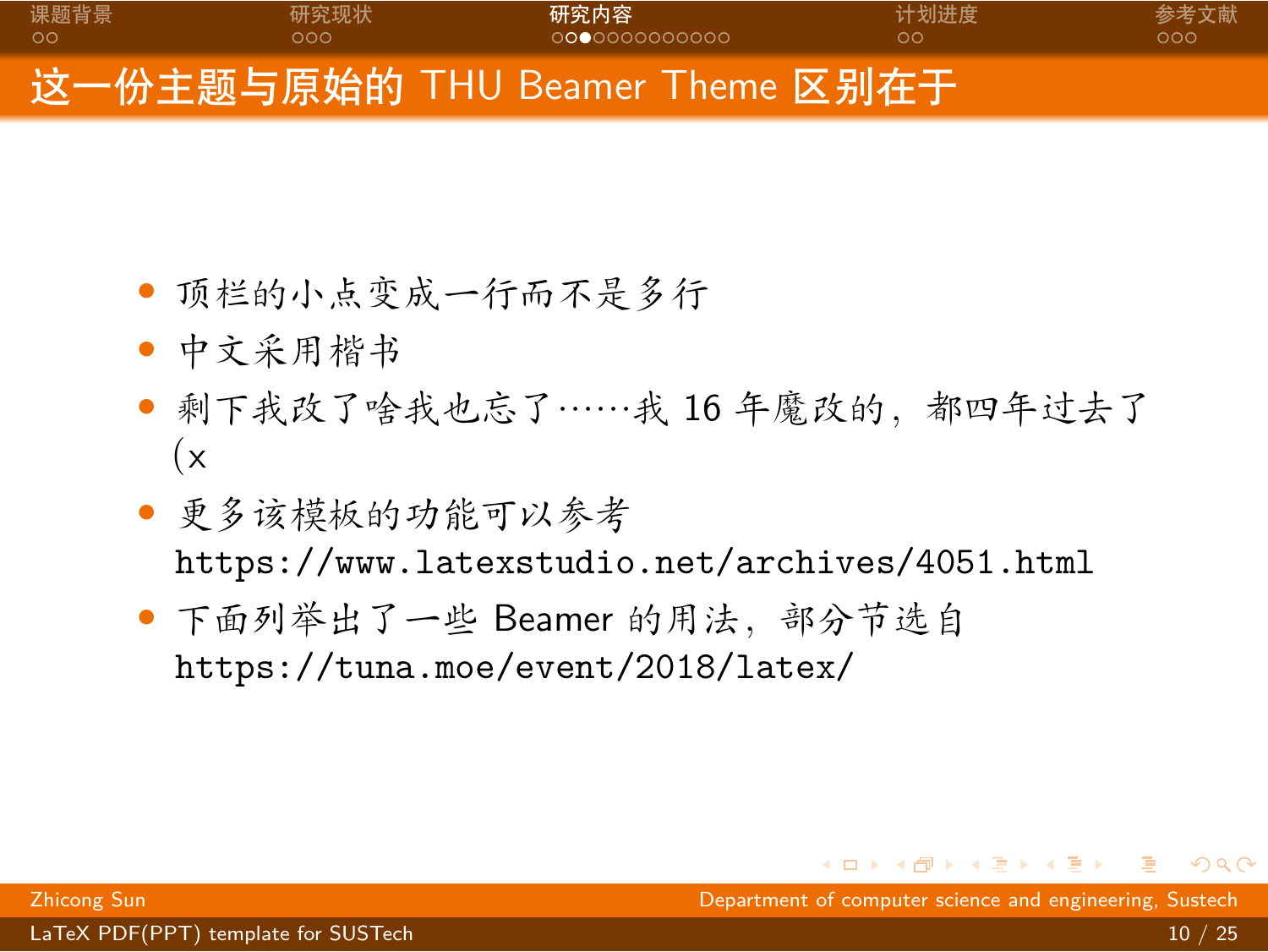<span id="page-13-0"></span>

| 课题背景 | 研究现状 | 研究内容          | 计划进度 | 参考文献 |
|------|------|---------------|------|------|
| - ററ | ೦೦೦  | 0000000000000 | oο   | റററ  |

3 [研究内容](#page-10-0) [美化主题](#page-11-0) [如何更好地做](#page-13-0) Beamer



. [.](#page-12-0) . [.](#page-14-0) . [.](#page-12-0) . [.](#page-13-0) . [.](#page-13-0) . [.](#page-14-0) . [.](#page-12-0) . [.](#page-13-0) . [.](#page-23-0) . [.](#page-24-0) . . . [.](#page-9-0) . [.](#page-10-0) . [.](#page-23-0) Zhicong Sun Department of computer science and engineering, Sustech

[LaTeX PDF\(PPT\) template for SUSTech](#page-0-0) 11 / 25

 $2Q$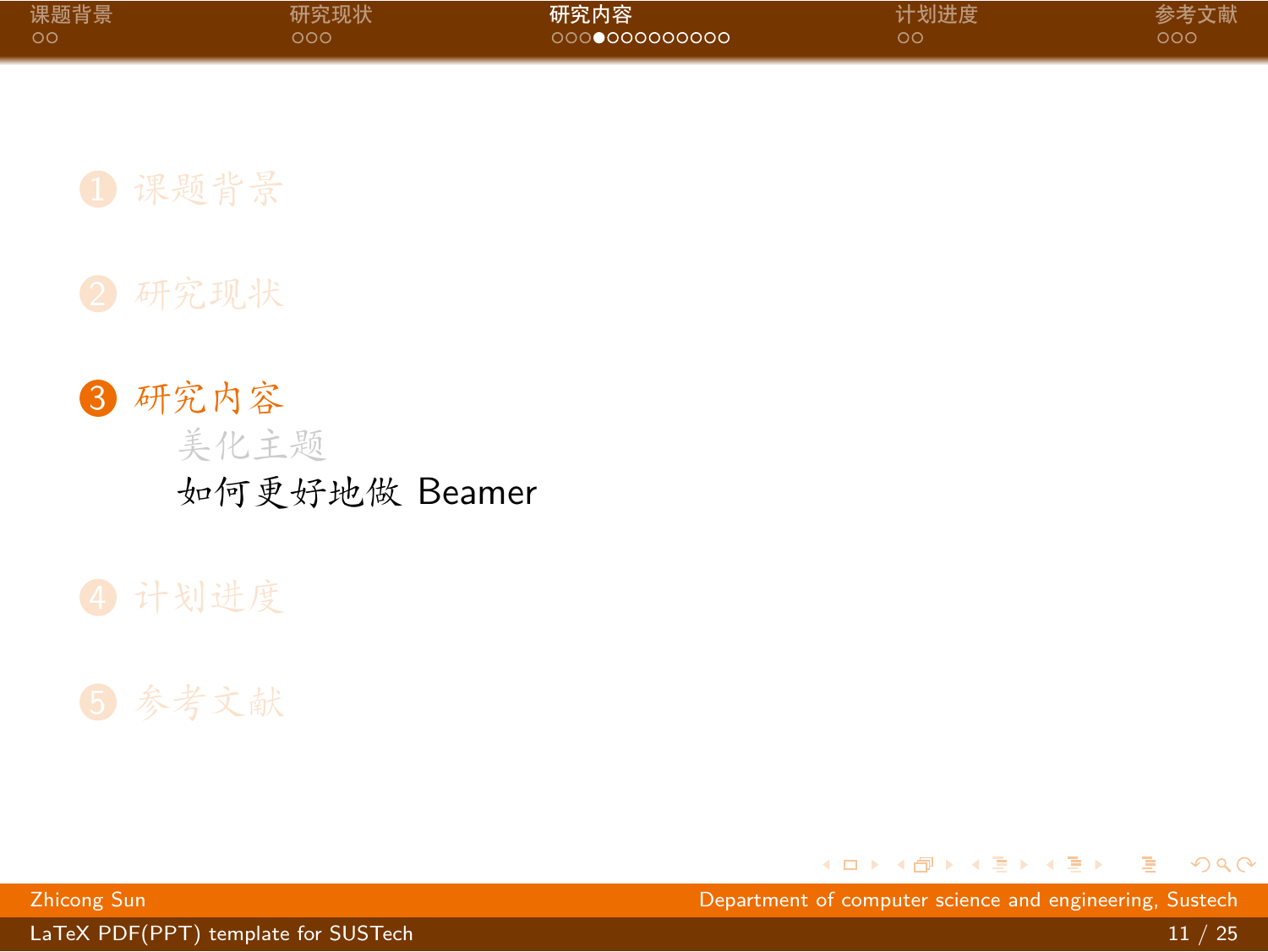<span id="page-14-0"></span>

| 课题背景       | 研究现状 | 研究内容          | 计划进度 | 参考文献 |
|------------|------|---------------|------|------|
| ററ         | റററ  | 0000000000000 | ററ   | റററ  |
| Why Beamer |      |               |      |      |

• LATEX 广泛用于学术界, 期刊会议论文模板

| Microsoft <sup>®</sup> Word | ŀТFX          |
|-----------------------------|---------------|
| 文字处理工具                      | 专业排版软件        |
| 容易上手, 简单直观                  | 容易上手          |
| 所见即所得                       | 所见即所想, 所想即所得  |
| 高级功能不易掌握                    | 进阶难,但一般用不到    |
| 处理长文档需要丰富经验                 | 和短文档处理基本无异    |
| 花费大量时间调格式                   | 无需担心格式,专心作者内容 |
| 公式排版差强人意                    | 尤其擅长公式排版      |
| 二进制格式,兼容性差                  | 文本文件,易读、稳定    |
| 付费商业许可                      | 自由免费使用        |

. [.](#page-13-0) . [.](#page-15-0) . [.](#page-13-0) . [.](#page-14-0) . [.](#page-14-0) . [.](#page-15-0) . [.](#page-12-0) . [.](#page-13-0) . [.](#page-23-0) . [.](#page-24-0) . . . [.](#page-9-0) . [.](#page-10-0) . [.](#page-23-0) . [.](#page-0-0) Zhicong Sun Department of computer science and engineering, Sustech

 $2Q$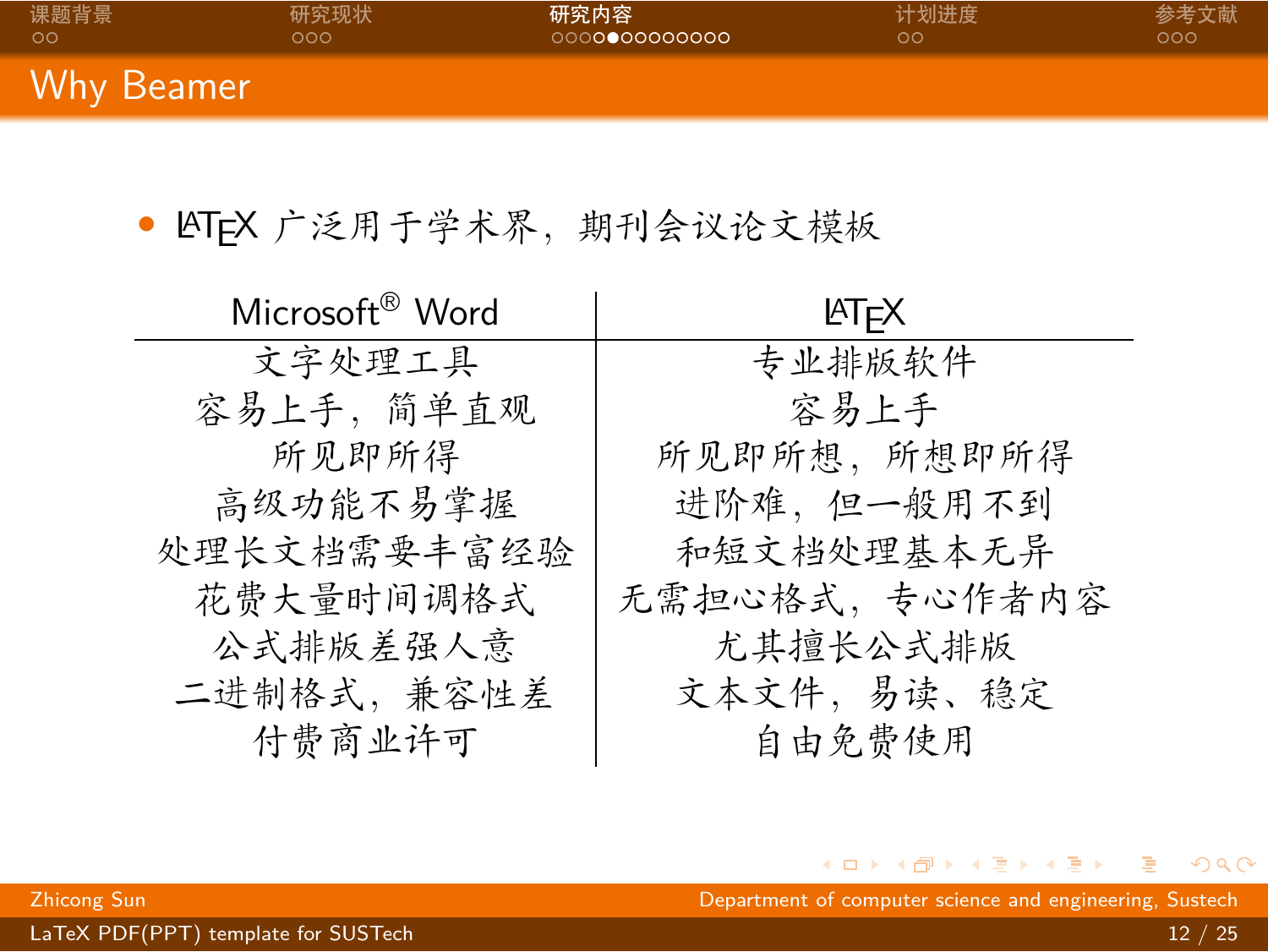<span id="page-15-0"></span>

| 课题背景 | 研究现状 | 研究内容          | 计划进度 | 参考文献 |
|------|------|---------------|------|------|
| ററ   | nna  | 0000000000000 | ററ   | 000  |
| 排版举例 |      |               |      |      |

无编号公式

$$
J(\theta) = \mathbb{E}_{\pi_{\theta}}[G_t] = \sum_{s \in \mathcal{S}} d^{\pi}(s) V^{\pi}(s) = \sum_{s \in \mathcal{S}} d^{\pi}(s) \sum_{a \in \mathcal{A}} \pi_{\theta}(a|s) Q^{\pi}(s, a)
$$

多行多列公式1

$$
Q_{\text{target}} = r + \gamma Q^{\pi}(s', \pi_{\theta}(s') + \epsilon) \n\epsilon \sim \text{clip}(\mathcal{N}(0, \sigma), -c, c)
$$
\n(1)

 $\longleftrightarrow \begin{array}{ccccc} \ast & \bullet & \ast & \bullet \end{array}$ . [.](#page-28-0)  $2Q$ <sup>1</sup>如果公式中有文字出现,请用 *\*mathrm{} 或者 *\*text{} 包含,不然就会变 成 clip, 在公式里看起来比 clip 丑非常多。

Zhicong Sun Department of computer science and engineering, Sustech

[LaTeX PDF\(PPT\) template for SUSTech](#page-0-0) 13 / 25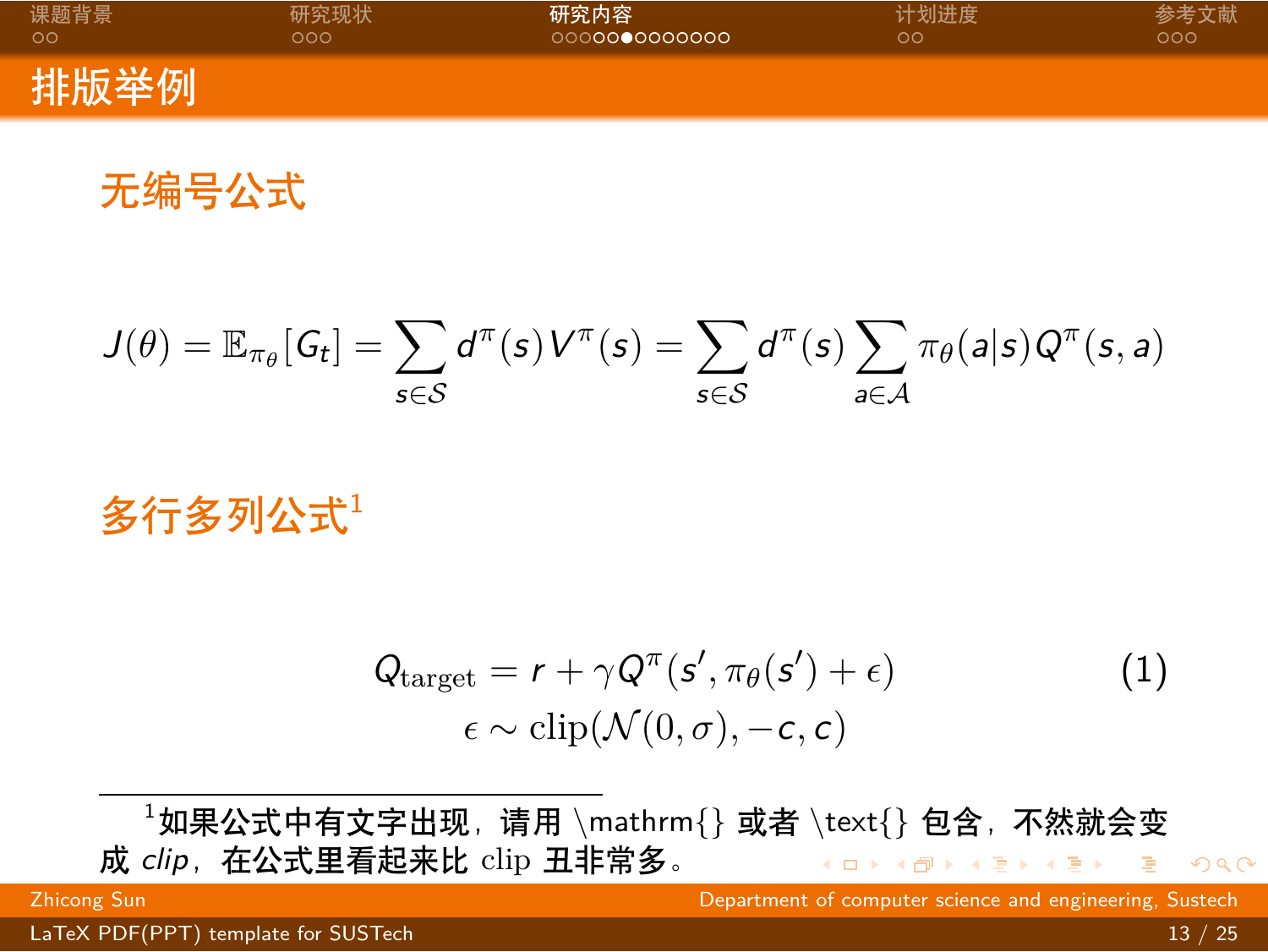<span id="page-16-0"></span>

| 课题背景 | 研究现状 | 研究内容          | 计划进度 | 参考文献 |
|------|------|---------------|------|------|
| ം റ  | റററ  | 0000000000000 | oο   | ഥറർ  |
|      |      |               |      |      |

编号多行公式

$$
A = \lim_{n \to \infty} \Delta x \left( a^2 + \left( a^2 + 2a\Delta x + (\Delta x)^2 \right) + \left( a^2 + 2 \cdot 2a\Delta x + 2^2 (\Delta x)^2 \right) + \left( a^2 + 2 \cdot 3a\Delta x + 3^2 (\Delta x)^2 \right) + \dots
$$

$$
+ \left( a^2 + 2 \cdot (n-1)a\Delta x + (n-1)^2 (\Delta x)^2 \right) = \frac{1}{3} \left( b^3 - a^3 \right) (2)
$$

. [.](#page-15-0) . [.](#page-17-0) . [.](#page-15-0) . [.](#page-16-0) . [.](#page-16-0) . [.](#page-17-0) . [.](#page-12-0) . [.](#page-13-0) . [.](#page-23-0) . [.](#page-24-0) . . . [.](#page-9-0) . [.](#page-10-0) . [.](#page-23-0) . [.](#page-0-0) Zhicong Sun Department of computer science and engineering, Sustech

[LaTeX PDF\(PPT\) template for SUSTech](#page-0-0) 14 / 25

 $2Q$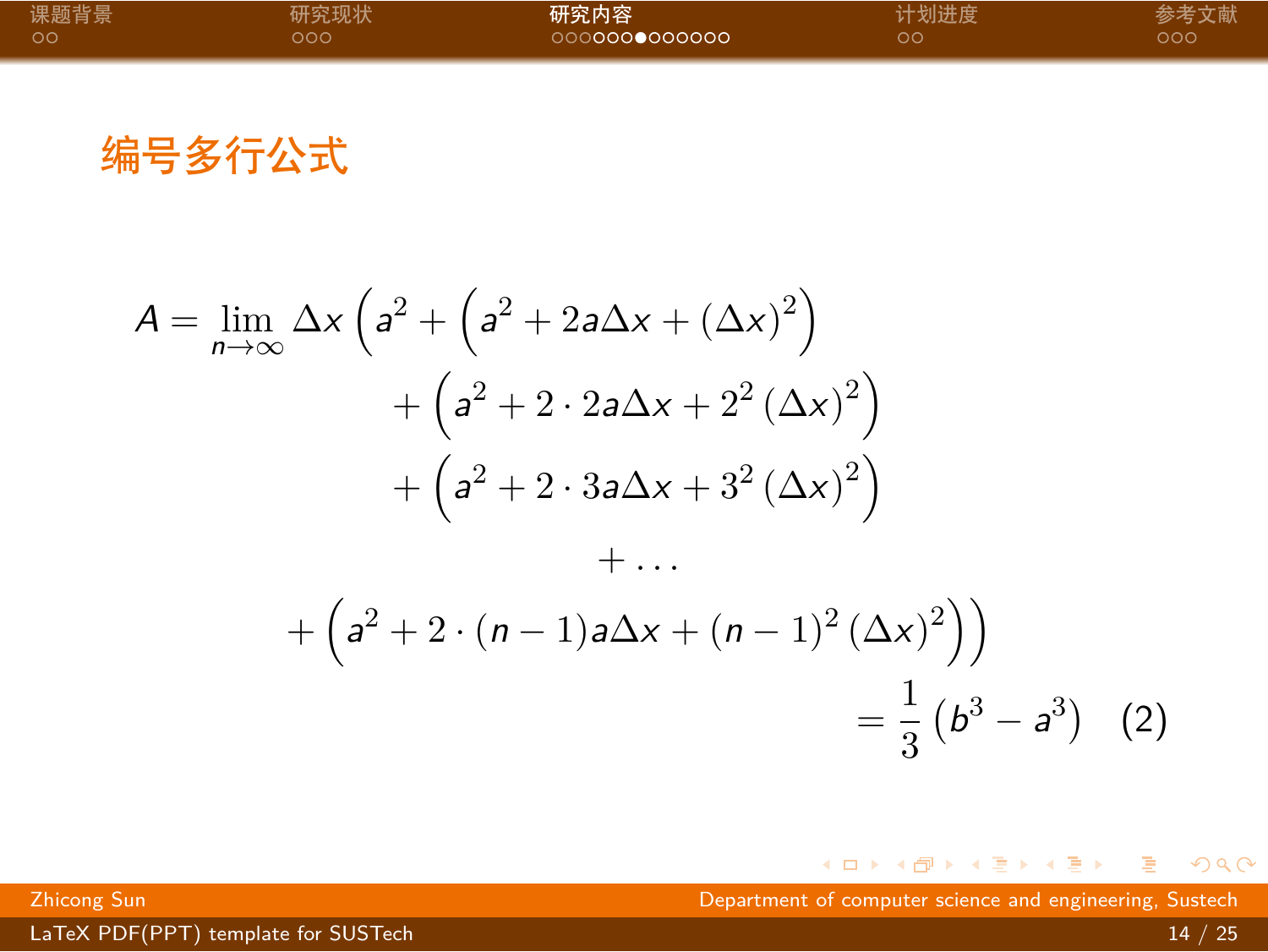<span id="page-17-0"></span>

| 课题背景               | 研究现状 | 研究内容          | 计划进度 | 参考文献 |
|--------------------|------|---------------|------|------|
| - ററ               | റററ  | 0000000000000 | ററ   | റററ  |
| 图形与分栏 <sup> </sup> |      |               |      |      |



 $\begin{aligned} \left\langle \begin{array}{c} \square \end{array}\right\rangle \rightarrow \left\langle \begin{array}{c} \overline{\partial} \end{array}\right\rangle + \left\langle \begin{array}{c} \overline{\psi} \end{array}\right\rangle + \left\langle \begin{array}{c} \overline{\psi} \end{array}\right\rangle + \left\langle \begin{array}{c} \overline{\psi} \end{array}\right\rangle \end{aligned}$ . [.](#page-28-0)  $2Q$ 

Zhicong Sun Department of computer science and engineering, Sustech

LaTeX [PDF\(PPT\)](#page-0-0) template for SUSTech 15 / 25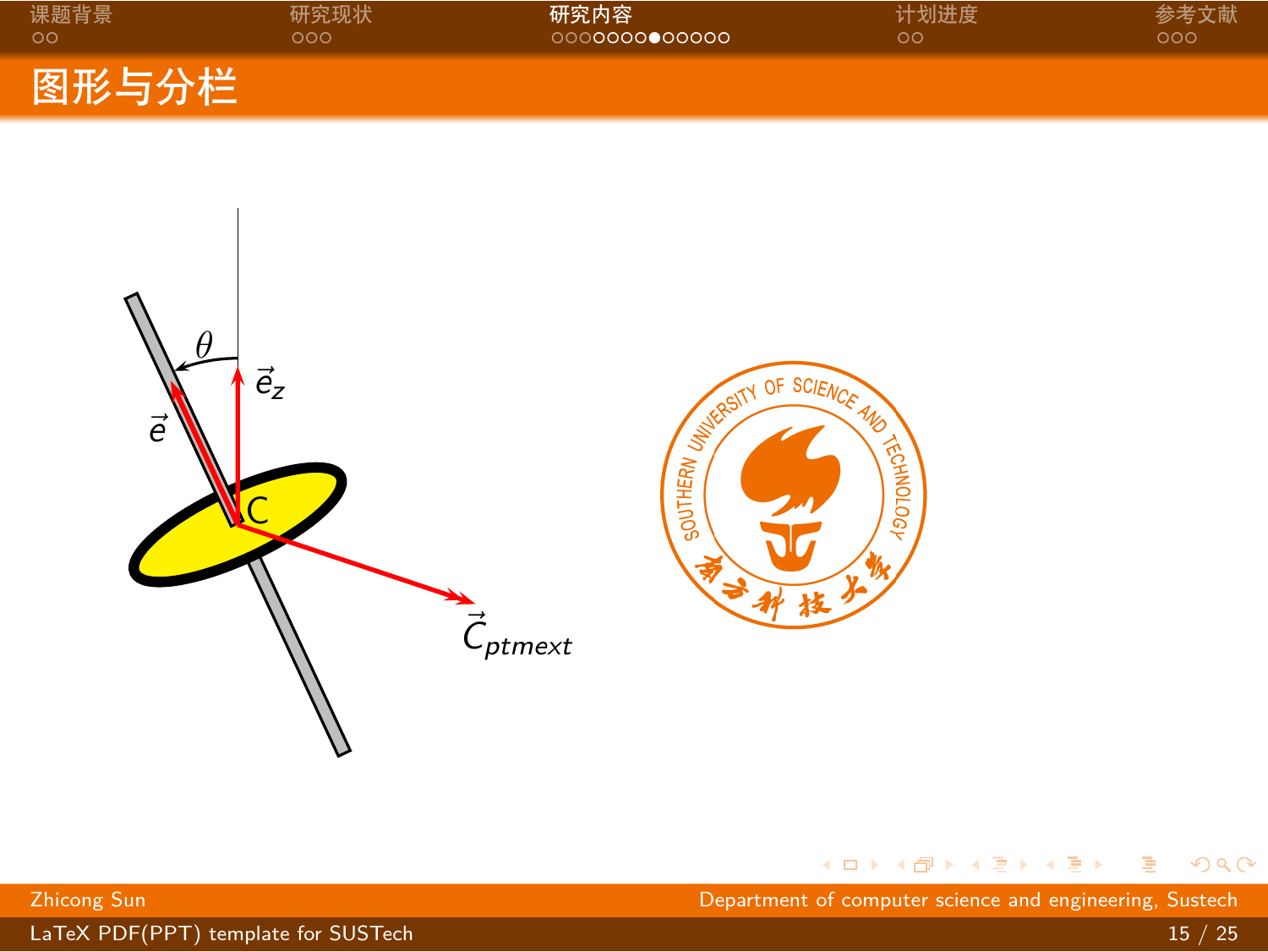<span id="page-18-0"></span>

| 课题背景                    | 研究现状 | 研究内容          | 计划进度 | 参考文献 |
|-------------------------|------|---------------|------|------|
| ററ                      | റററ  | 0000000000000 | ററ   | റററ  |
| LAT <sub>E</sub> X 常用命令 |      |               |      |      |

## 命令

| chapter      | section | subsection     | paragraph       |
|--------------|---------|----------------|-----------------|
| 章            | 节       | 小节             | 带题头段落           |
| centering    | emph    | verb           | url             |
| 居中对齐         | 强调      | 原样输出           | 超链接             |
| footnote     | item    | caption        | includegraphics |
| 脚注           | 列表条目    | 标题             | 插入图片            |
| <b>label</b> | cite    | $\mathbf{ref}$ |                 |
| 标号           | 引用参考文献  | 引用图表公式等        |                 |

## 环境

| table   | figure    | equation    |
|---------|-----------|-------------|
| 表格      | 图片        | 公式          |
| itemize | enumerate | description |
| 无编号列表   | 编号列表      | 描述          |

. . [.](#page-17-0) . [.](#page-19-0) . [.](#page-17-0) . [.](#page-18-0) . [.](#page-18-0) . [.](#page-19-0) . [.](#page-12-0) . [.](#page-13-0) . [.](#page-23-0) . [.](#page-24-0) . . . [.](#page-9-0) . [.](#page-10-0) . [.](#page-23-0) . [.](#page-0-0) . [.](#page-28-0) . . . . . . .

Zhicong Sun Department of computer science and engineering, Sustech

[LaTeX PDF\(PPT\) template for SUSTech](#page-0-0) 16 / 25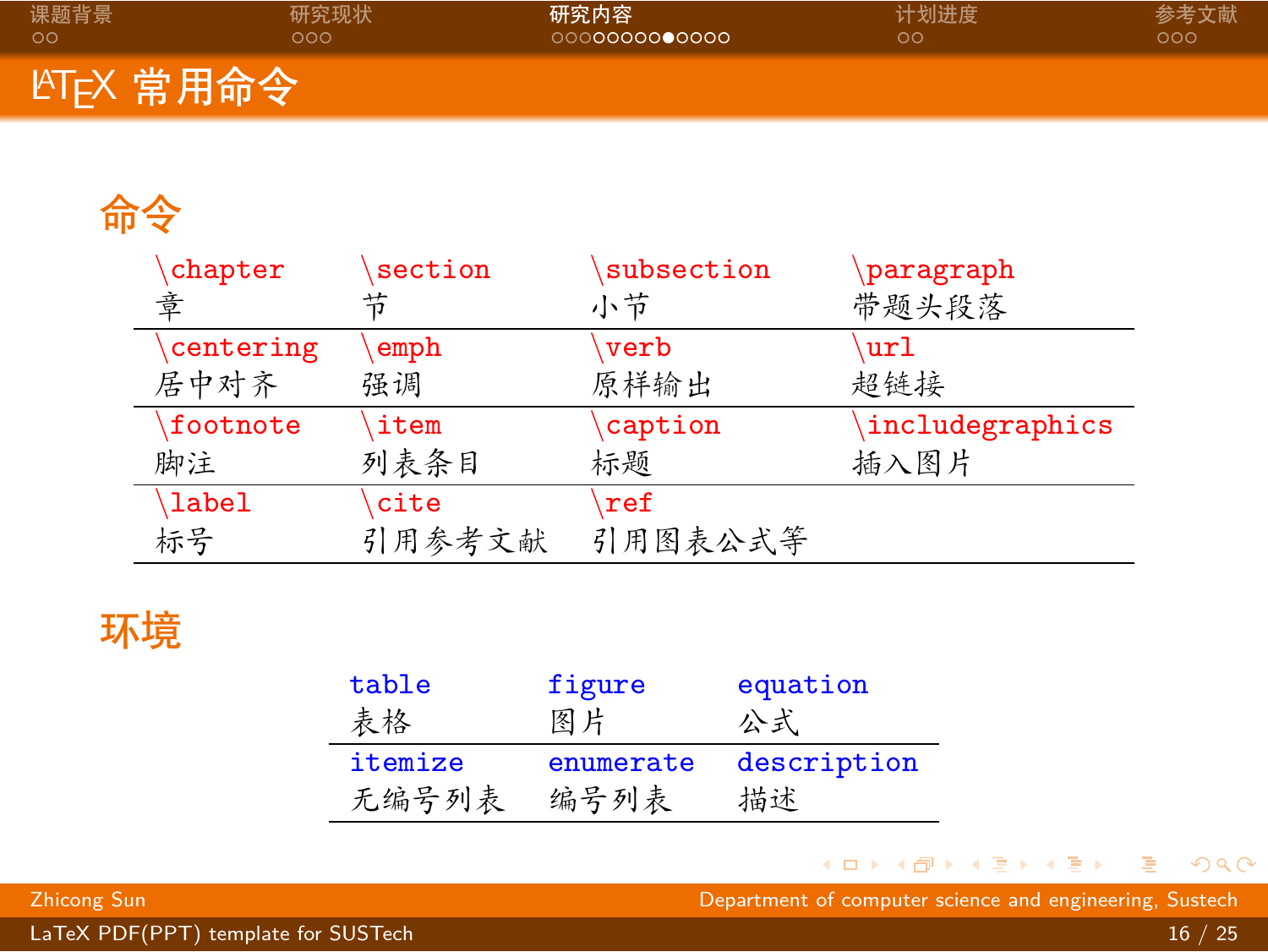<span id="page-19-0"></span>

| LYT <sub>E</sub> X 环境命令举例<br>\begin{itemize}<br>\item A \item B<br>DА<br>3<br><b>\item C</b><br>\begin{itemize}<br>$\bullet$ B<br>4 | 课题背景<br>00 | 研究现状<br>000 | 研究内容<br>0000000000000 | 计划进度<br>$\circ$ | 000 |
|-------------------------------------------------------------------------------------------------------------------------------------|------------|-------------|-----------------------|-----------------|-----|
|                                                                                                                                     |            |             |                       |                 |     |
| \item C-1<br>5<br>$\bullet$ C<br>\end{itemize}<br>6<br>$\bullet$ C-1<br>\end{itemize}                                               |            |             |                       |                 |     |

. . [.](#page-18-0) . [.](#page-20-0) . [.](#page-18-0) . [.](#page-19-0) . [.](#page-20-0) . [.](#page-21-0) . [.](#page-12-0) . [.](#page-13-0) . [.](#page-23-0) . [.](#page-24-0) . . . [.](#page-9-0) . [.](#page-10-0) . [.](#page-23-0) . [.](#page-0-0) . [.](#page-28-0) . . . . . . .

Zhicong Sun Department of computer science and engineering, Sustech

[LaTeX PDF\(PPT\) template for SUSTech](#page-0-0) 17 / 25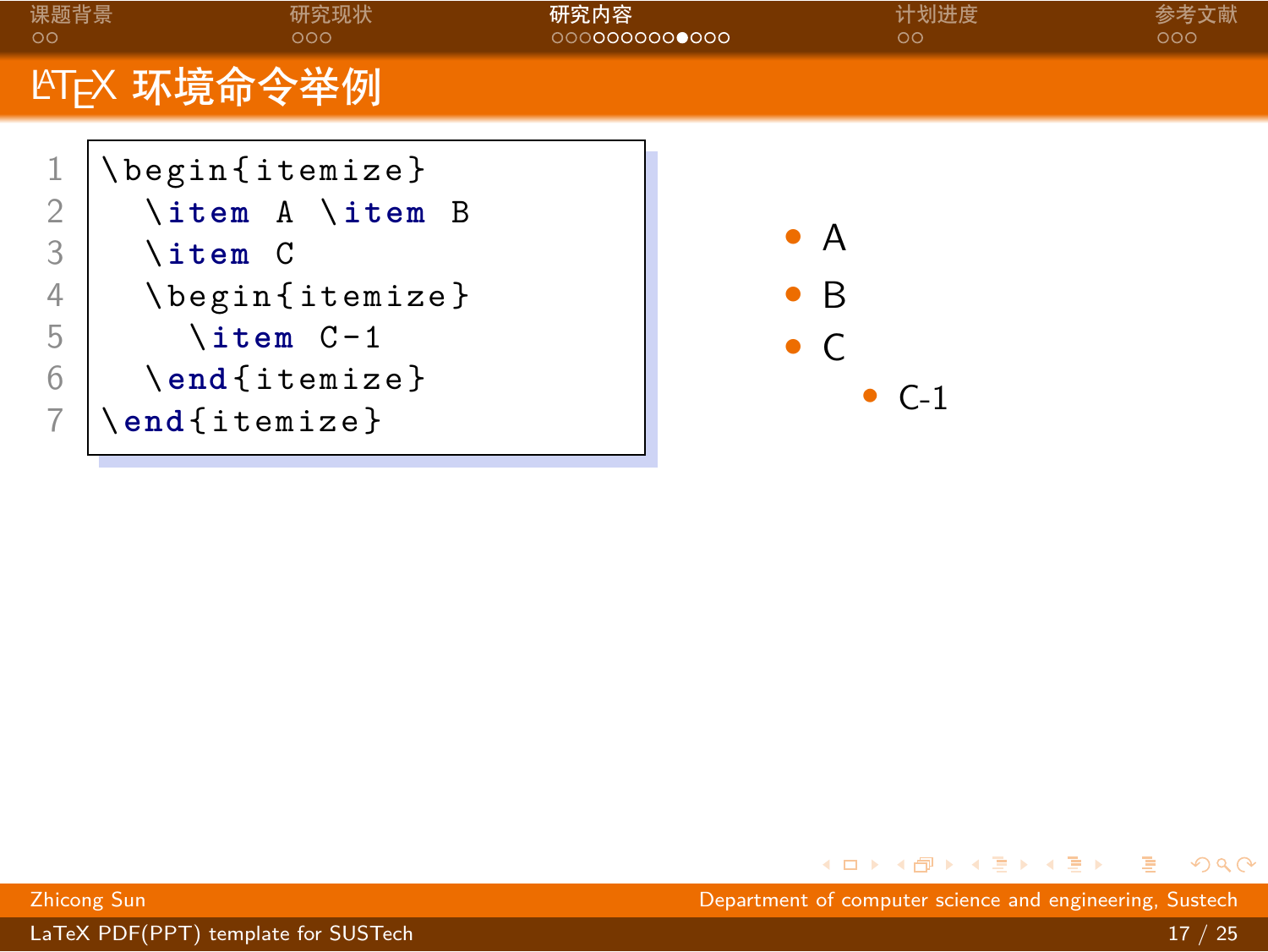<span id="page-20-0"></span>

Zhicong Sun Department of computer science and engineering, Sustech

[LaTeX PDF\(PPT\) template for SUSTech](#page-0-0) 17 / 25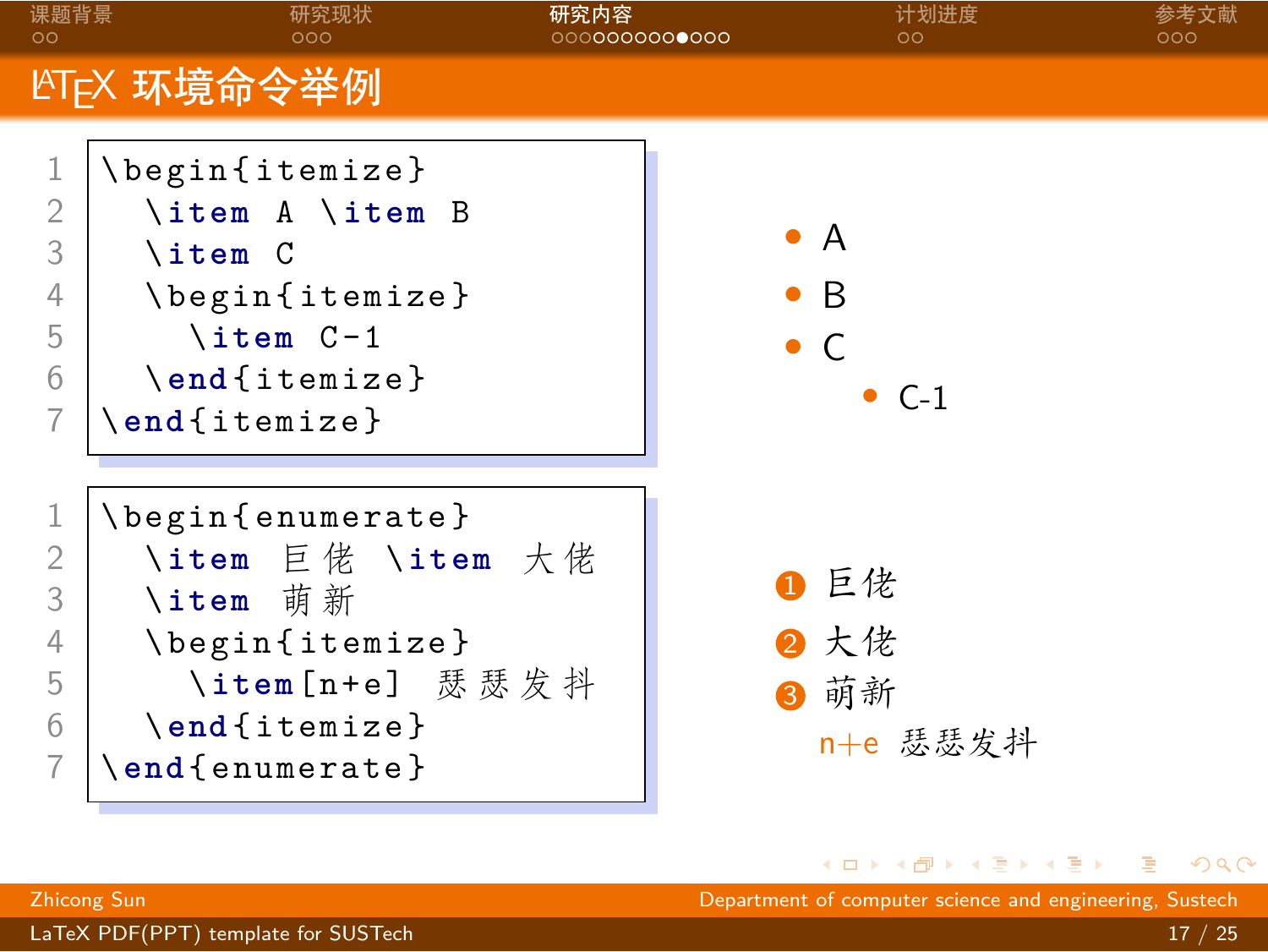<span id="page-21-0"></span>

| 课题背景                    | 研究现状 | 研究内容          | 计划进度 | 参考文献 |
|-------------------------|------|---------------|------|------|
| ററ                      | 000. | 0000000000000 | ററ   | റററ  |
| LYT <sub>F</sub> X 数学公式 |      |               |      |      |

```
$V = \frac{4}{3}\pi r^3$\frac{2}{3}\left[\begin{array}{c} 3 \\ 4 \end{array}\right] \setminus \left[\begin{array}{c} 1 \\ 2 \end{array}\right]\begin{array}{c|c}\n 4 & \text{V} = \frac{4}{3}\ \pi^3 \\
 5 & \text{V}\n\end{array}\]
 6<br>7
 7 \begin{equation}<br>8 \label{eq:vsph
            \label{eq: vsphere}
 9 V = \ frac {4}{3}\ pi r ^3
10 \ end { equation }
```
<span id="page-21-1"></span>
$$
V = \frac{4}{3}\pi r^3
$$

$$
V = \frac{4}{3}\pi r^3
$$

$$
V = \frac{4}{3}\pi r^3
$$
(3)

*•* 更多内容请看 [这里](https://zh.wikipedia.org/wiki/Help:数学公式)

. [.](#page-13-0) . [.](#page-23-0) Zhicong Sun Department of computer science and engineering, Sustech

 $\overline{\Omega}$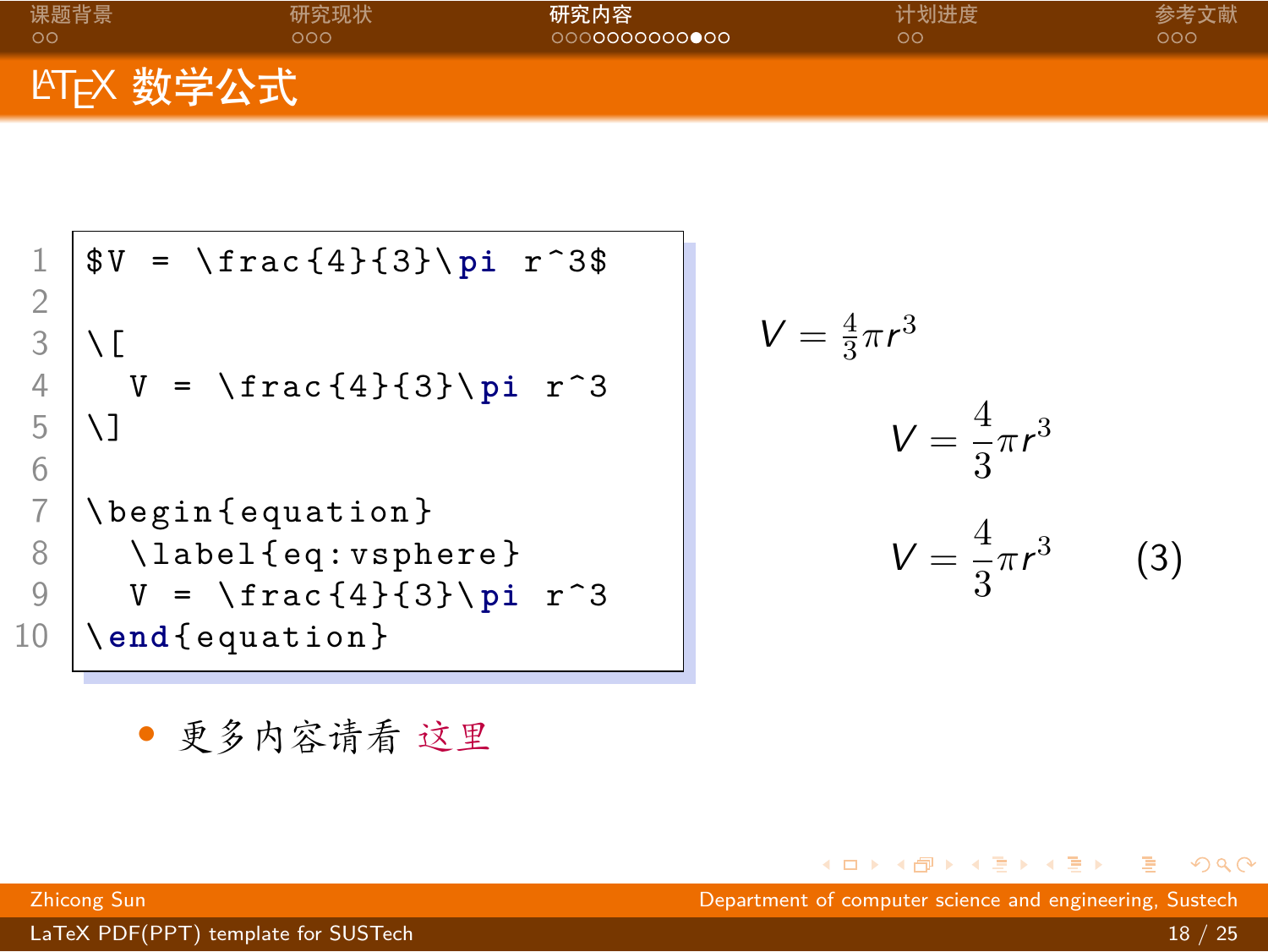<span id="page-22-0"></span>

| 00                                                                                               | 课题背景<br>研究现状<br>ooo                                                                                                                                                                                                                                                                                  | 研究内容<br>○○○○○○○○○○○●○ | 计划进度<br>ററ                         | 参考文献<br>റററ                                    |  |
|--------------------------------------------------------------------------------------------------|------------------------------------------------------------------------------------------------------------------------------------------------------------------------------------------------------------------------------------------------------------------------------------------------------|-----------------------|------------------------------------|------------------------------------------------|--|
| 1<br>$\overline{2}$<br>3<br>4<br>5<br>6<br>7<br>8<br>9<br>10<br>11<br>12<br>13<br>14<br>15<br>16 | \begin{table}[htbp]<br>\caption{编号与含义}<br>\label{tab:number}<br>$\setminus$ centering<br>\begin{tabular}{cl}<br>\toprule<br>编号 & 含义 //<br>\midrule<br>$1 \& 4.0 \&$<br>$2 & 3.7$ \\<br>\bottomrule<br>\end{tabular}<br>$\end{figure}$<br>公式 ~ (\ref{eq:vsphere})<br>编号与含义请参见<br>表 ~\ref{tab:number}。 | 的                     | 编号<br>1<br>$\mathcal{P}$<br>参见表 1。 | 表 1: 编号与含义<br>含义<br>4.0<br>3.7<br>公式(3)的编号与含义请 |  |

 $\langle \,\, \Box \,\, \rangle \,\, \langle \,\, \beta \,\, \rangle \,\, \langle \,\, \bar{\gtrless} \,\, \rangle \,\, \langle \,\, \bar{\gtrless} \,\, \rangle \,\, \langle \,\, \bar{\gtrless} \,\, \rangle$ Zhicong Sun Department of computer science and engineering, Sustech

<span id="page-22-1"></span> $2Q$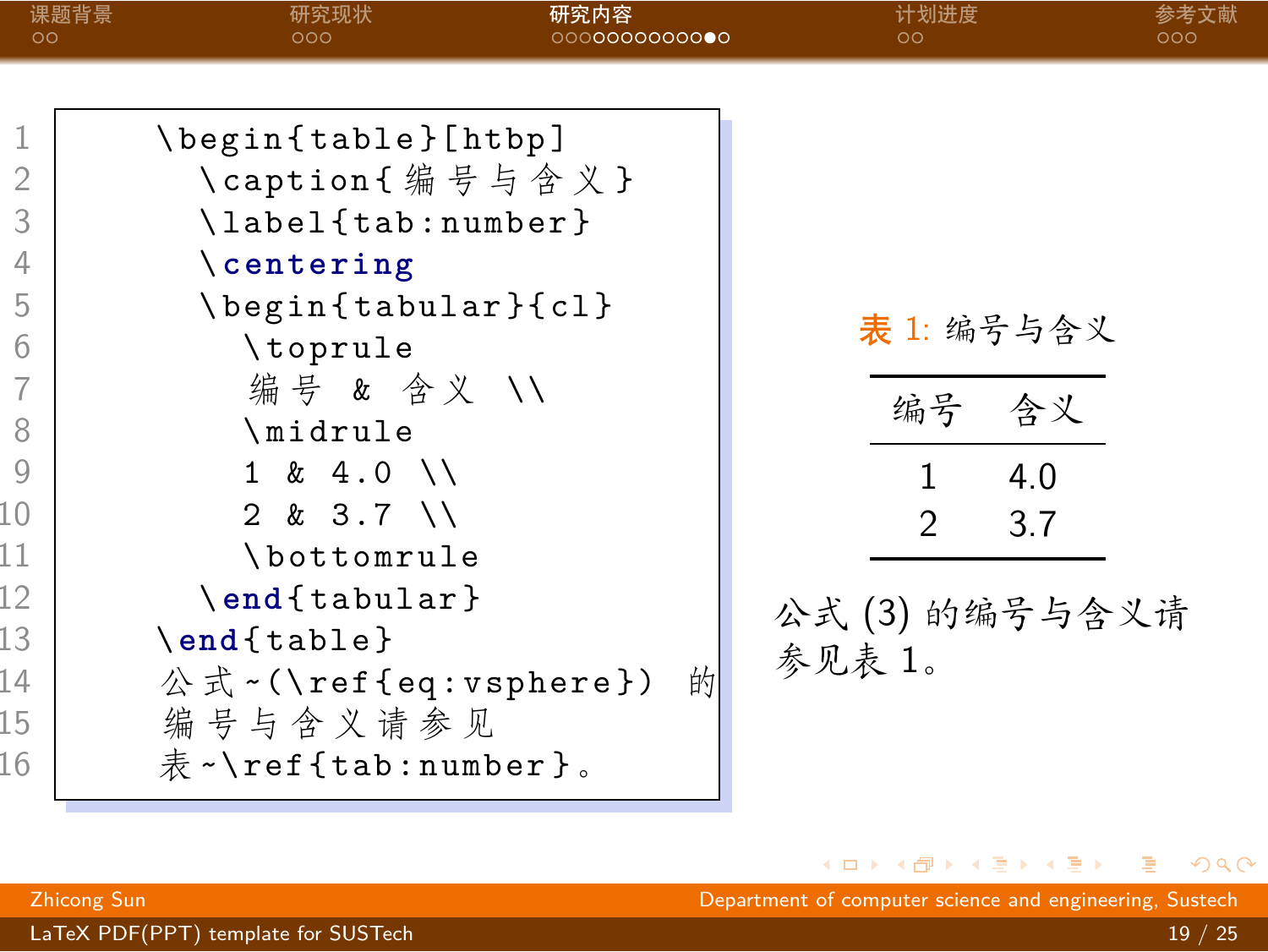<span id="page-23-0"></span>

| 课题背景 | 研究现状 | 研究内容          | 计划进度 | 参考文献 |
|------|------|---------------|------|------|
| ററ   | nnn  | 0000000000000 | ററ   | ೦೦೦  |
| 作图   |      |               |      |      |

- *•* 矢量图 eps, ps, pdf
	- *•* METAPOST, pstricks, pgf *. . .*
	- *•* Xfig, Dia, Visio, Inkscape *. . .*
	- *•* Matlab / Excel 等保存为 pdf
- *•* 标量图 png, jpg, tiff *. . .*
	- *•* 提高清晰度,避免发虚
	- *•* 应尽量避免使用



### 图 1: 这个校徽就是矢量图

Zhicong Sun Department of computer science and engineering, Sustech

[LaTeX PDF\(PPT\) template for SUSTech](#page-0-0) 20 / 25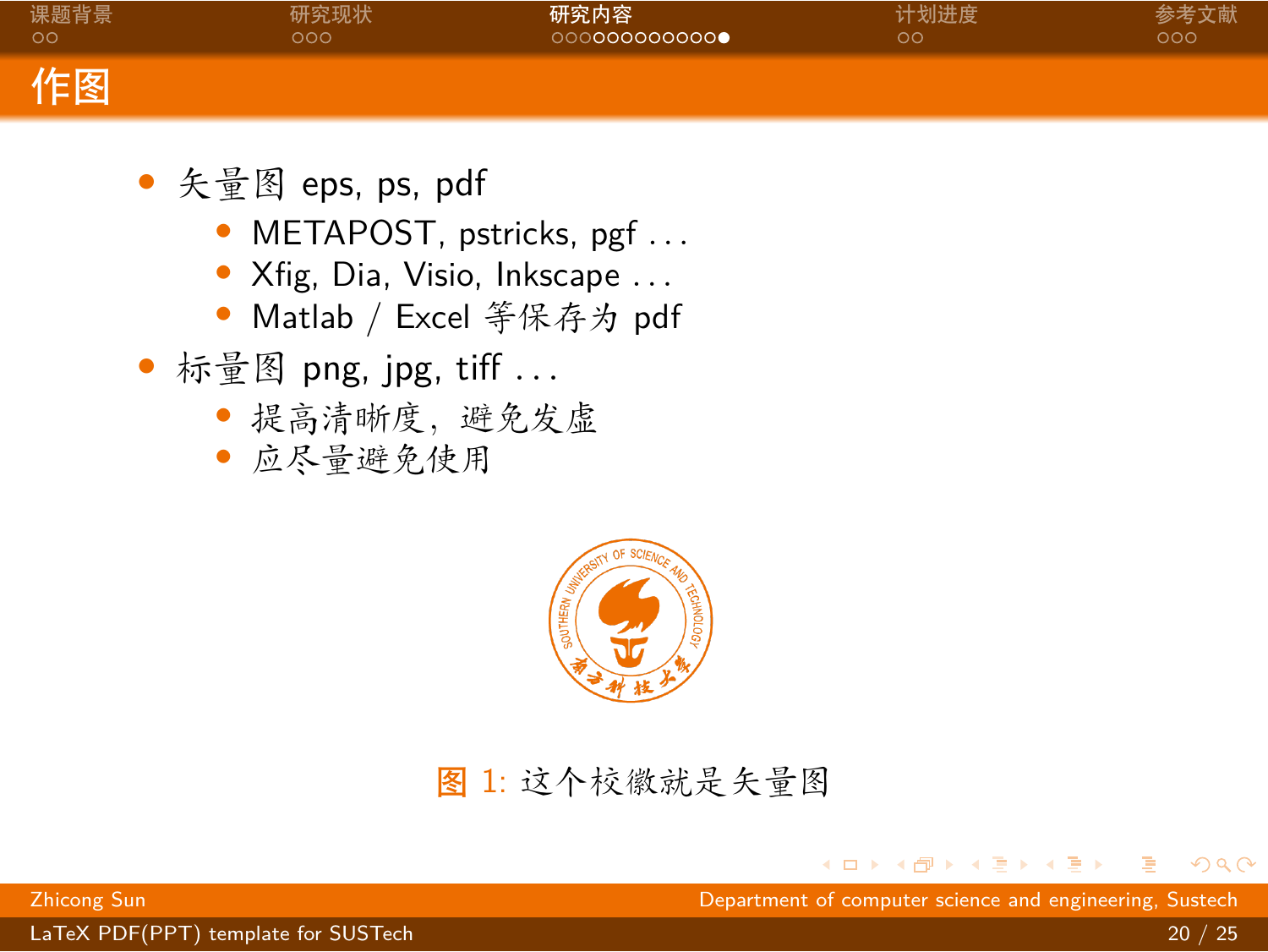<span id="page-24-0"></span>

| 课题背景 | 研究现状 | 研究内容          | 计划进度 | 参考文献 |
|------|------|---------------|------|------|
| - ററ | റററ  | 0000000000000 | DO   | ാററ  |

4 [计划进度](#page-24-0)

. [.](#page-23-0) . [.](#page-25-0) . [.](#page-23-0) . [.](#page-24-0) . [.](#page-24-0) . [.](#page-25-0) . [.](#page-23-0) . [.](#page-24-0) . [.](#page-25-0) . [.](#page-26-0) . . . [.](#page-23-0) . [.](#page-24-0) . [.](#page-25-0) . [.](#page-0-0) . [.](#page-28-0)  $2Q$ 

[LaTeX PDF\(PPT\) template for SUSTech](#page-0-0) 21 / 25

Zhicong Sun Department of computer science and engineering, Sustech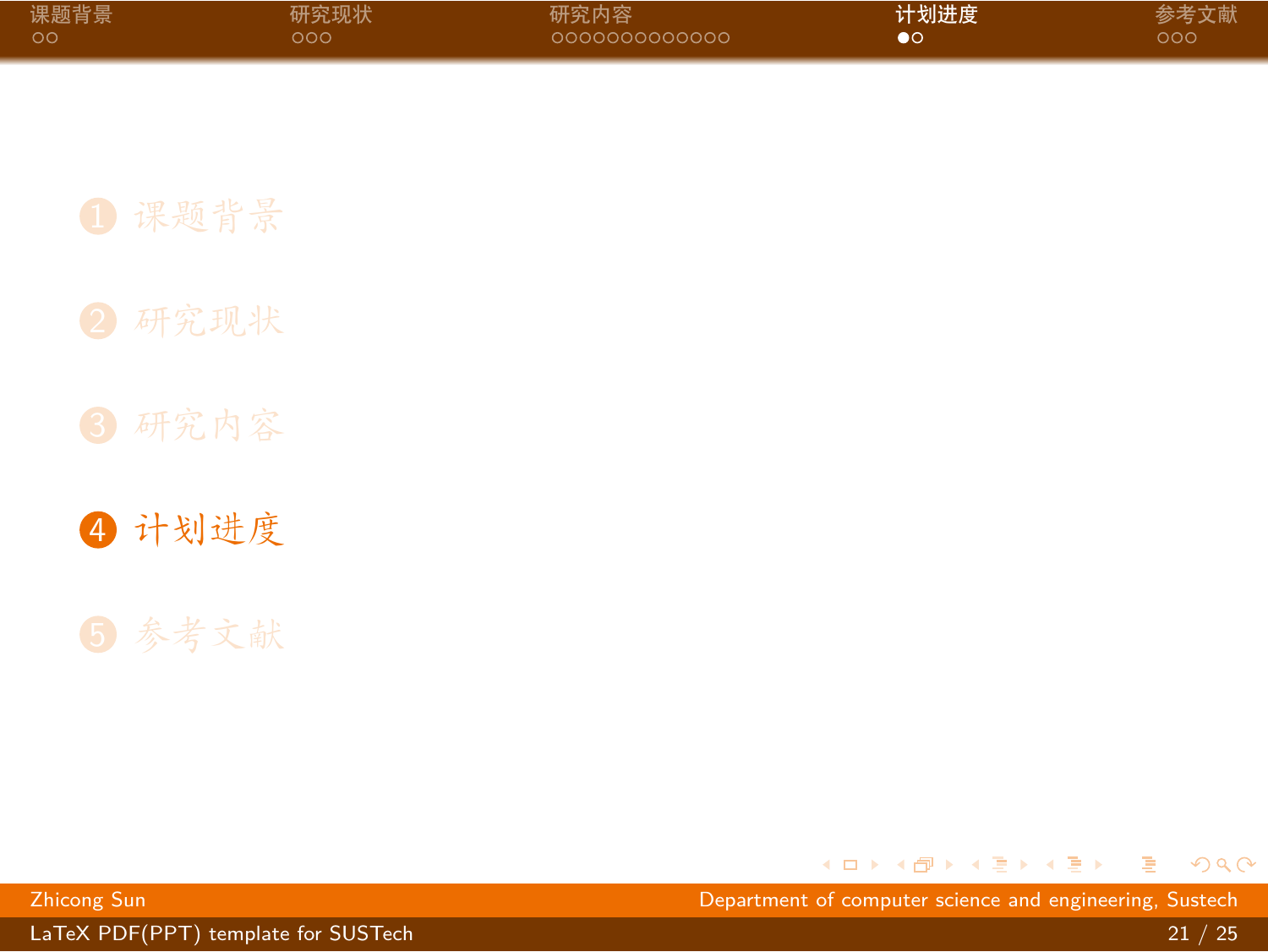<span id="page-25-0"></span>

| 课题背景 | 研究现状 | 研究内容          | 计划进度 | 参考文献 |
|------|------|---------------|------|------|
| ം ററ | റററ  | 0000000000000 | റല   | റററ  |

- *•* 一月:完成文献调研
- *•* 二月:复现并评测各种 Beamer 主题美观程度
- *•* 三、四月:美化 THU Beamer 主题
- *•* 五月:论文撰写

Zhicong Sun Department of computer science and engineering, Sustech

. [.](#page-24-0) . [.](#page-26-0) . [.](#page-24-0) . [.](#page-25-0) . [.](#page-25-0) . [.](#page-26-0) . [.](#page-23-0) . [.](#page-24-0) . [.](#page-25-0) . [.](#page-26-0) . . . [.](#page-23-0) . [.](#page-24-0) . [.](#page-25-0) . [.](#page-0-0) . [.](#page-28-0) . . . . . . .

[LaTeX PDF\(PPT\) template for SUSTech](#page-0-0) 22 / 25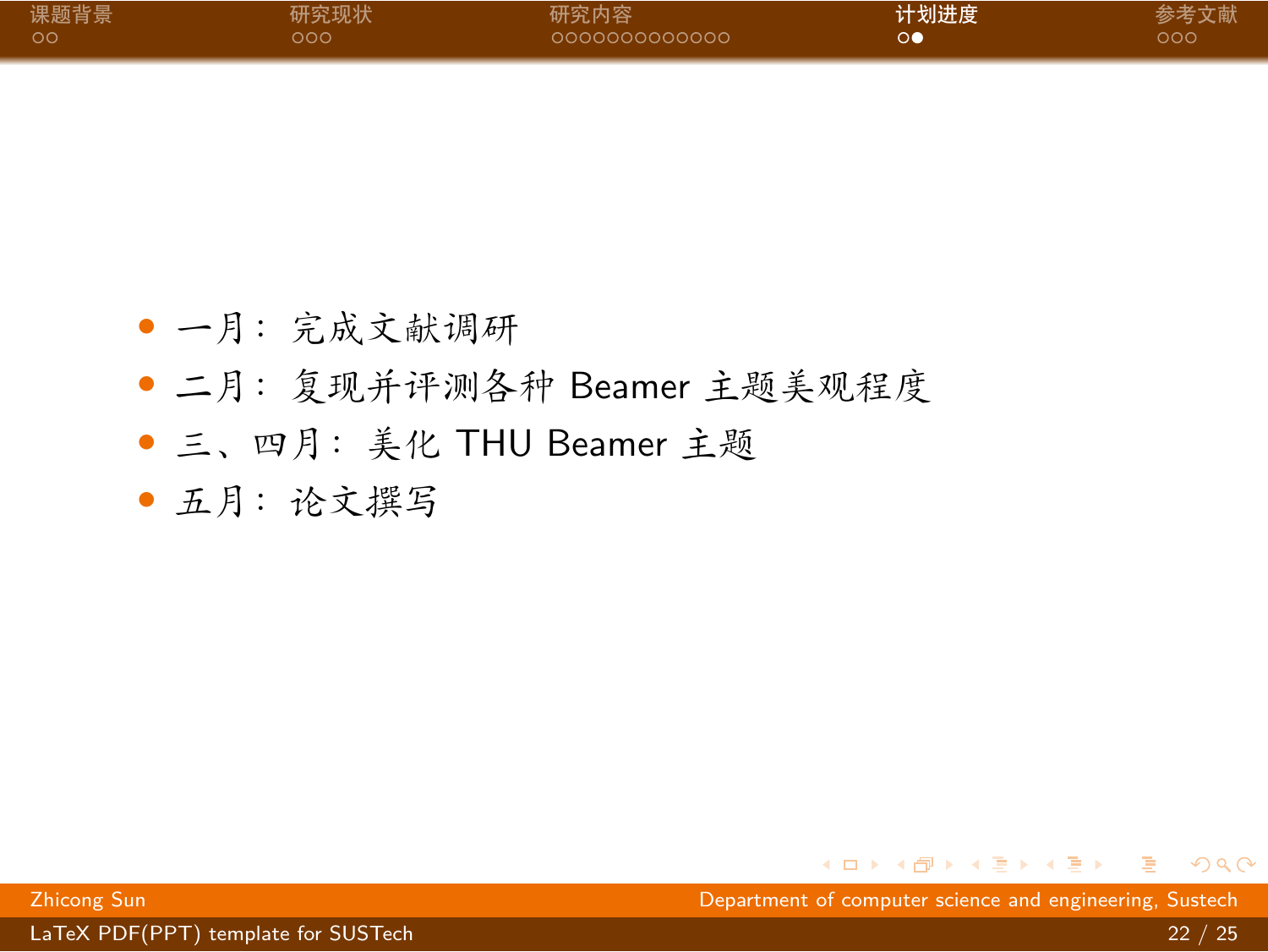<span id="page-26-0"></span>

| 课题背景 | 研究现状 | 研究内容          | 计划进度 | 参考文献 |
|------|------|---------------|------|------|
| - ററ | റററ  | 0000000000000 | ററ   | ഹ    |

5 [参考文献](#page-26-0)

. [.](#page-25-0) . [.](#page-27-1) . [.](#page-25-0) . [.](#page-26-0) . [.](#page-26-0) . [.](#page-27-1) . [.](#page-25-0) . [.](#page-26-0) . [.](#page-28-0) . [.](#page-28-0) . . . [.](#page-25-0) . [.](#page-26-0) . [.](#page-28-0) . [.](#page-0-0) . [.](#page-28-0)  $2Q$ 

[LaTeX PDF\(PPT\) template for SUSTech](#page-0-0) 23 / 25

Zhicong Sun Department of computer science and engineering, Sustech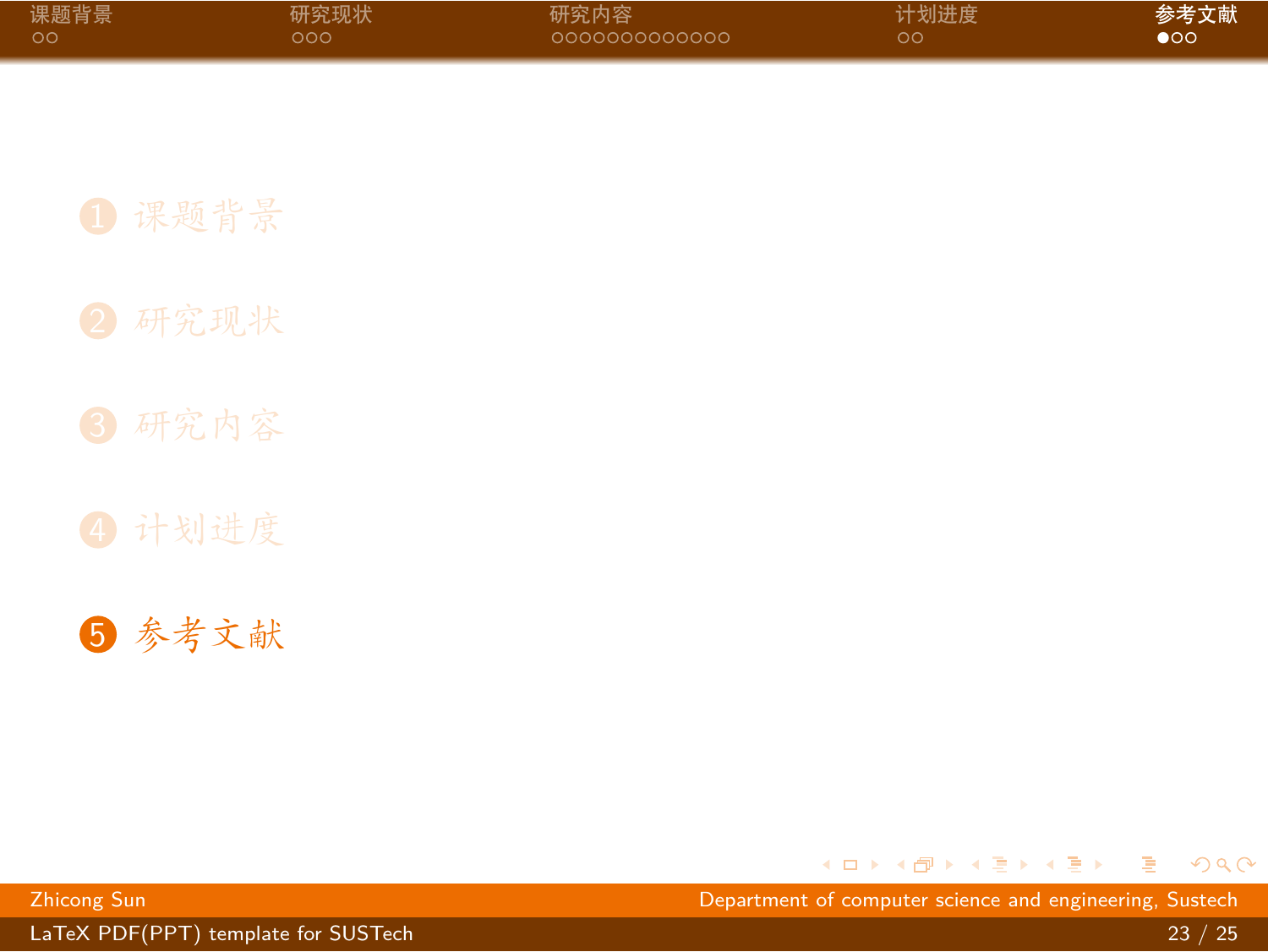<span id="page-27-1"></span>

| 课题背景 | 研究现状 | 研究内容           | 计划进度 | 参考文献 |
|------|------|----------------|------|------|
| ം ററ | .റററ | -0000000000000 | ററ   | റ∙റ  |

### <span id="page-27-0"></span>[unk15] unknown. Thu beamer theme. 2015.

. [.](#page-26-0) . [.](#page-28-0) . [.](#page-26-0) . [.](#page-27-1) . [.](#page-27-1) . [.](#page-28-0) . [.](#page-25-0) . [.](#page-26-0) . [.](#page-28-0) . [.](#page-28-0) . . . [.](#page-25-0) . [.](#page-26-0) . [.](#page-28-0) . [.](#page-28-0)  $2Q$ 

Zhicong Sun Department of computer science and engineering, Sustech

[LaTeX PDF\(PPT\) template for SUSTech](#page-0-0) 24 / 25